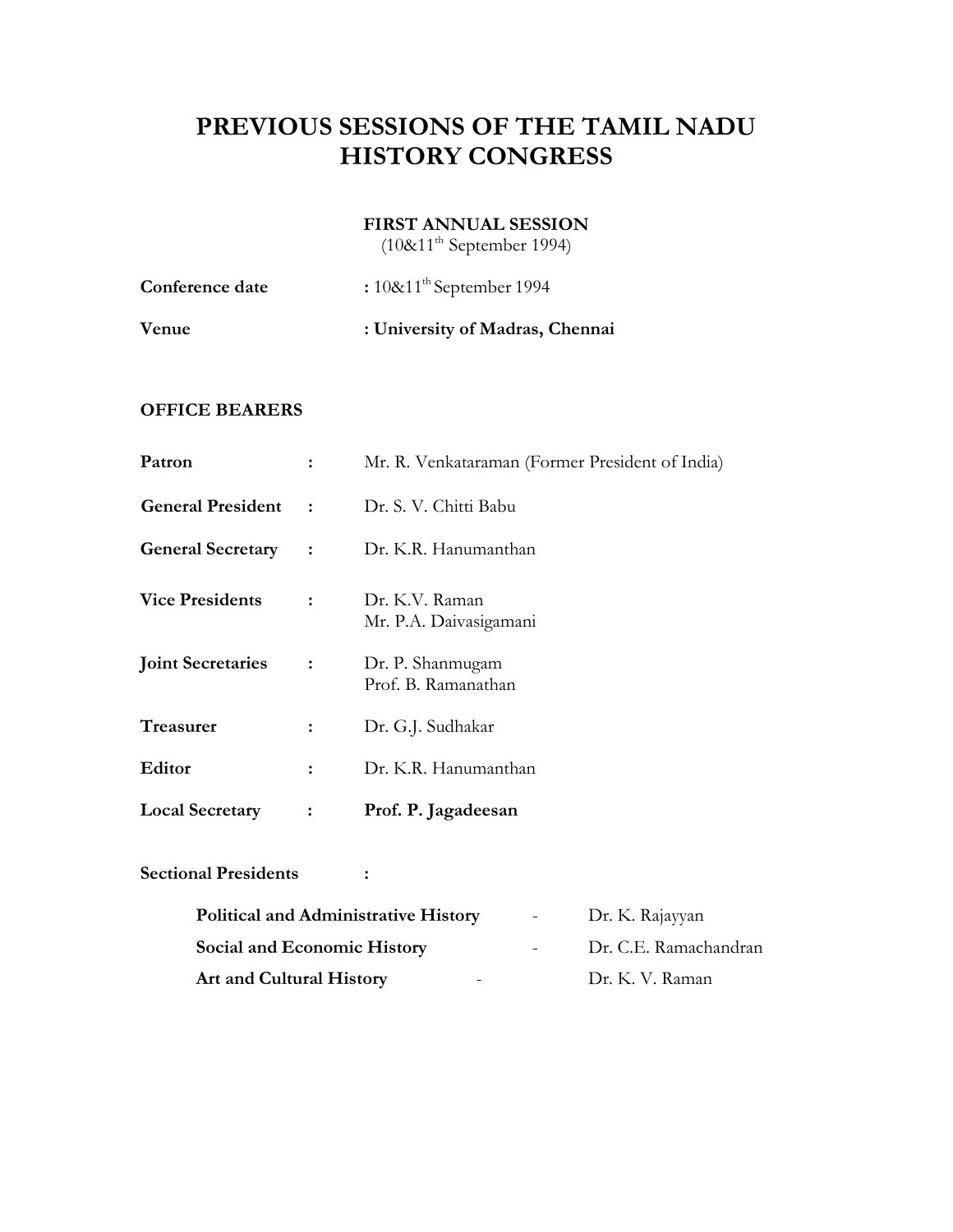## **SECOND ANNUAL SESSION**

 $(26&27<sup>th</sup>$  August 1995)

| Conference date | : $26\&27^{\rm th}$ August 1995    |
|-----------------|------------------------------------|
| Venue           | : Annamali University, Chidambaram |

## **OFFICE BEARERS**

| Patron                   |                      | Mr. R. Venkatararnan (Former President of India) |
|--------------------------|----------------------|--------------------------------------------------|
| <b>General President</b> | $\ddot{\phantom{0}}$ | Dr. S.V. Chitti Babu                             |
| <b>General Secretary</b> |                      | Dr. K.R. Hanumanthan                             |
| <b>Vice Presidents</b>   |                      | Dr. K.V. Raman                                   |
|                          |                      | Mr. P.A. Daivasigamani                           |
| <b>Joint Secretaries</b> | $\ddot{\cdot}$       | Dr. P. Shanmugam                                 |
|                          |                      | Prof. B. Ramanathan                              |
| <b>Treasurer</b>         | $\ddot{\cdot}$       | Dr. G.J. Sudhakar                                |
| Editor                   | $\ddot{\cdot}$       | Dr. T. Edmunds                                   |
| Local Secretary          |                      | : Prof. A. Subbian                               |
| <b>Endowment Lecture</b> |                      | : Thiru R. Thirumalai, I.A.S.                    |

### **Sectional Presidents**

| Political and Administrative History | $\sim$ $-$ | Prof. S.N. Balasundaram |
|--------------------------------------|------------|-------------------------|
| Social and Economic History          | $\sim 100$ | G. Thangavelu           |
| Art and Cultural History             |            | Dr. Nanditha Krishna    |
| Historiography                       |            | Dr. P.Rajaram           |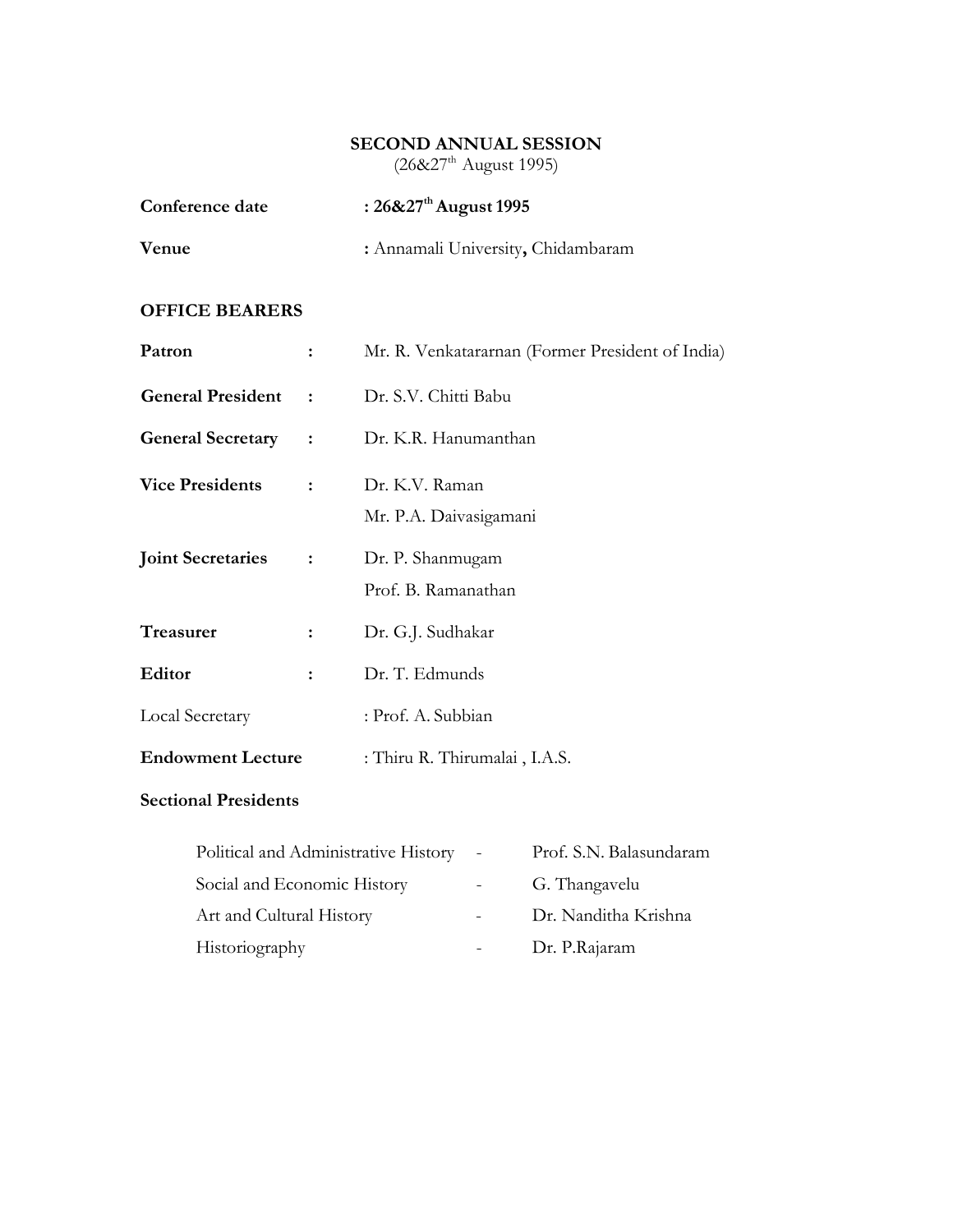### **THIRD ANNUAL SESSION (**7&8th September1996**)**

| Conference date                                         | : 7 & 8 September 1996                                            |  |                                                                               |  |  |
|---------------------------------------------------------|-------------------------------------------------------------------|--|-------------------------------------------------------------------------------|--|--|
| Venue                                                   | : Bharathidasan University, Tiruchirappalli- 620 024              |  |                                                                               |  |  |
| <b>OFFICE BEARERS</b>                                   |                                                                   |  |                                                                               |  |  |
| <b>General President</b>                                | Dr.S.V.Chittibabu<br>$\mathbf{1}$                                 |  |                                                                               |  |  |
| General President of the session : Dr. K.R. Hanumanthan |                                                                   |  |                                                                               |  |  |
| General Secretary : Dr. K.R. Hanumanthan                |                                                                   |  |                                                                               |  |  |
| <b>Vice Presidents</b>                                  | : Dr. K.V. Raman<br>Mr. P.A. Daivasigamani                        |  |                                                                               |  |  |
| <b>Joint Secretaries</b>                                | : Dr. P. Shanmugam<br>Prof. B. Ramanathan                         |  |                                                                               |  |  |
| Treasurer                                               | : Dr. G.J. Sudhakar                                               |  |                                                                               |  |  |
| Editor                                                  | : Dr. T. Edmunds                                                  |  |                                                                               |  |  |
| <b>Local Secretary</b>                                  | : Dr. N. Rajendran                                                |  |                                                                               |  |  |
| <b>Endowment Lecture</b>                                | : Dr. T.V.Kuppusamy                                               |  |                                                                               |  |  |
| <b>Sectional Presidents</b>                             | ፡                                                                 |  |                                                                               |  |  |
| Art & Cultural History<br>Historiography                | Political & Administrative History<br>Social and Economic History |  | Dr. A. Subbian<br>Dr. P. Jagadeesan<br>Dr. A. Suryakumari<br>Dr. K. Sadasivan |  |  |
|                                                         |                                                                   |  |                                                                               |  |  |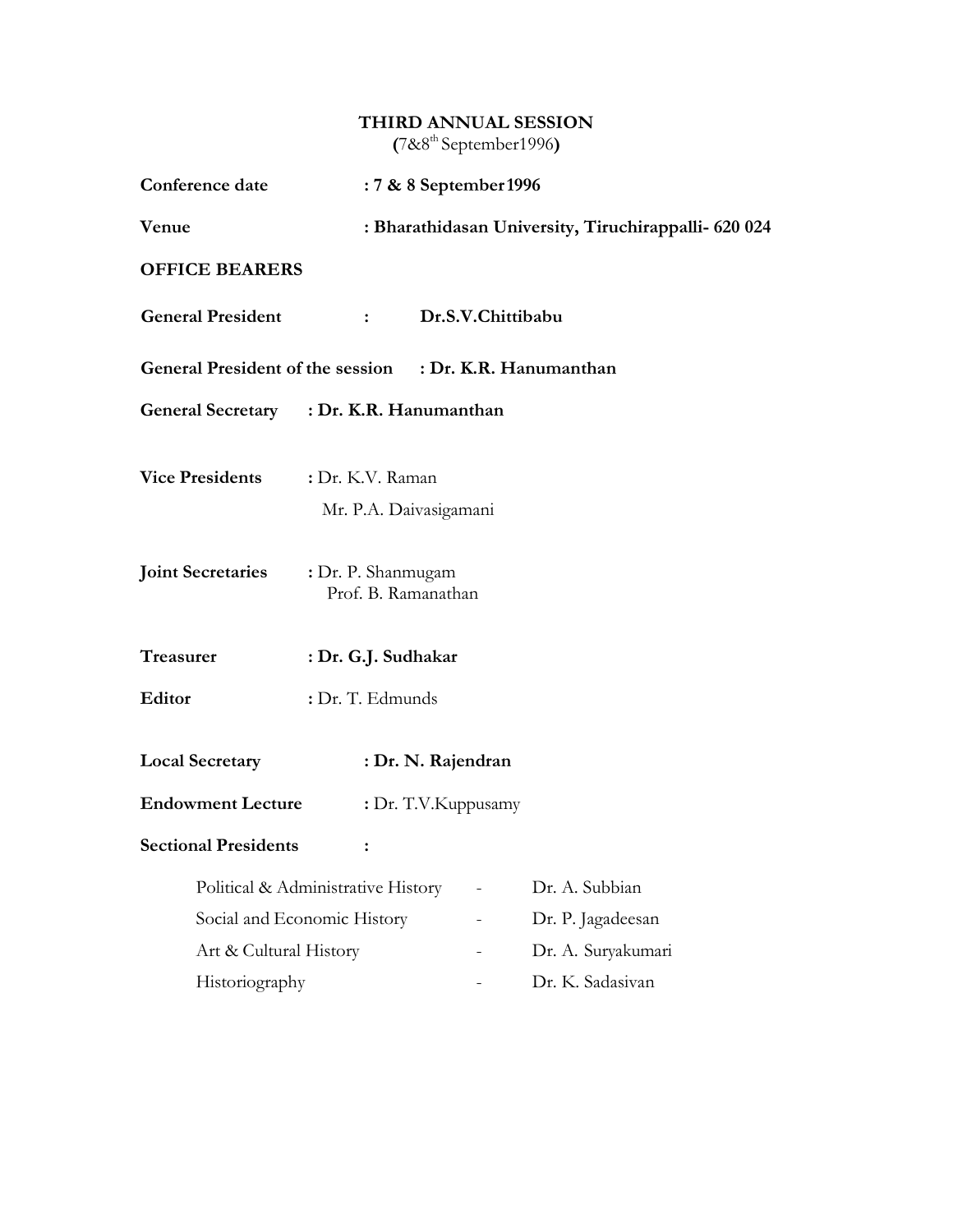#### **FOURTH ANNUAL SESSION**

**(**23&24th August 1997**)**

| Conference date | : $23824^{\text{th}}$ August 1997      |
|-----------------|----------------------------------------|
| Venue           | :Thanjavur Tamil University, Thanjavur |

#### **OFFICE BEARERS**

| <b>General President</b>           |                | Dr. S.V. Chitti Babu                    |                         |                           |
|------------------------------------|----------------|-----------------------------------------|-------------------------|---------------------------|
| <b>General Secretary</b>           | $\ddot{\cdot}$ |                                         | Dr. K.R. Hanumanthan    |                           |
| <b>Vice Presidents</b>             | $\cdot$        | Dr. K.Y. Raman                          | Dr. P.A. Daiva Sigamani |                           |
| <b>Joint Secretaries</b>           | :              | Dr. P. Shanmugam<br>Prof. B. Ramanathan |                         |                           |
| Treasurer                          | $\ddot{\cdot}$ | Dr. G.J. Sudhakar                       |                         |                           |
| Editor                             | :              | Dr. K. Sadasiyan                        |                         |                           |
| <b>Local Secretary</b>             |                | $\ddot{\cdot}$                          | Dr. Rajukalidoss        |                           |
| <b>Endowment Lecture</b>           |                | $\ddot{\cdot}$                          |                         | Thiru. Natana. Kasinathan |
| <b>Sectional Presidents</b>        |                | $\ddot{\cdot}$                          |                         |                           |
| Political & Administrative History |                |                                         |                         | Prof. N.K. Narayanan      |
| Social and Economic History        |                |                                         |                         | Prof. V.T. Chellam        |
| Art & Cultural History             |                |                                         |                         | Prof. S. Gurumurthy       |
| Historiography                     |                |                                         |                         | Prof. Thomas Edmunds      |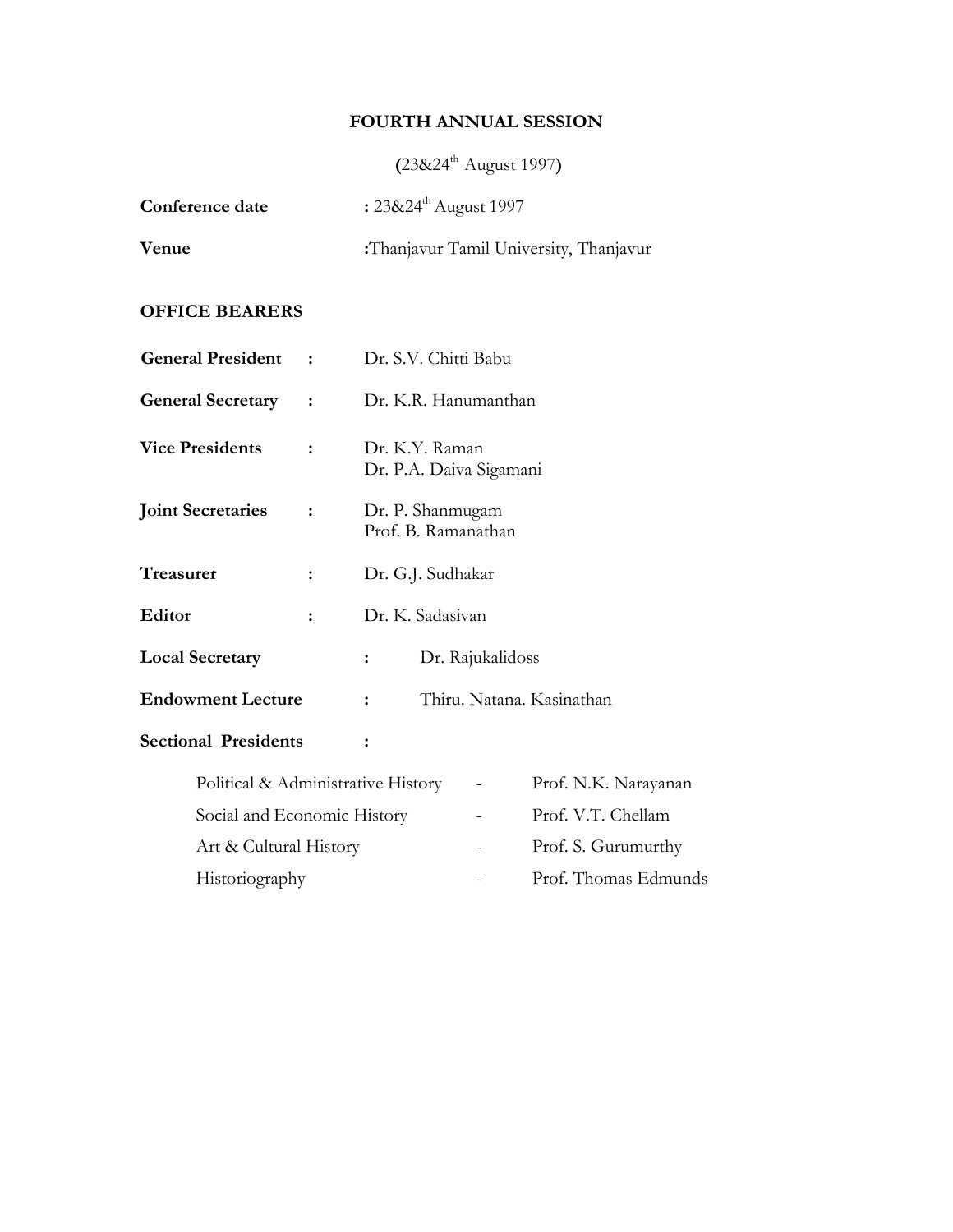#### **FIFTH ANNUAL SESSION TAMILNADU HISTORY CONGRESS (**24 & 25th October 1998**)**

| <b>Venue</b>    | : Manonmaniam Sundaranar University, Tirunelveli |
|-----------------|--------------------------------------------------|
| Conference date | : 24 & $25^{\text{th}}$ October 1998.            |

#### **OFFICE BEARERS**

|                  | <b>General President</b>                                    | :              | Dr. Y. Subbarayalu          |                                      |
|------------------|-------------------------------------------------------------|----------------|-----------------------------|--------------------------------------|
|                  | <b>General Secretary</b>                                    | :              | Dr. P. Jagadeesan           |                                      |
|                  | <b>Vice Presidents</b>                                      | $\ddot{\cdot}$ | Dr. S. Manickam,            |                                      |
|                  |                                                             |                | Dr. A. Subbaiyan,           |                                      |
|                  |                                                             |                | Prof. N.K. Narayanan        |                                      |
|                  | <b>Joint Secretaries</b>                                    | :              | Dr. G. Venkataraman         |                                      |
|                  |                                                             |                | Dr. B. Ramanathan,          |                                      |
|                  |                                                             |                | Dr. G.J. Sudhakar,          |                                      |
|                  |                                                             |                | Dr. N. Rajendran (Co-opted) |                                      |
| <b>Treasurer</b> |                                                             | $\ddot{\cdot}$ | Dr. . A. Chandrasekaran     |                                      |
| Editor           |                                                             | :              | Dr. K. Sadasiyan            |                                      |
|                  | <b>Local Secretary</b>                                      |                | : Dr. K. Sadasivan          |                                      |
|                  | <b>Endowment Lecture</b>                                    |                | : T.K. Venkataramanan       |                                      |
|                  | <b>Sectional Presidents</b>                                 |                | $\ddot{\cdot}$              |                                      |
|                  | Political & Administrative History<br>Art& Cultural History |                |                             | Dr. K. Manikurar<br>Dr. Raju Kalidos |
|                  | Social and Economic History                                 |                |                             | Dr. Prema Kasthuri                   |
|                  | Historiography                                              |                |                             | Dr. Daniel                           |
|                  |                                                             |                |                             |                                      |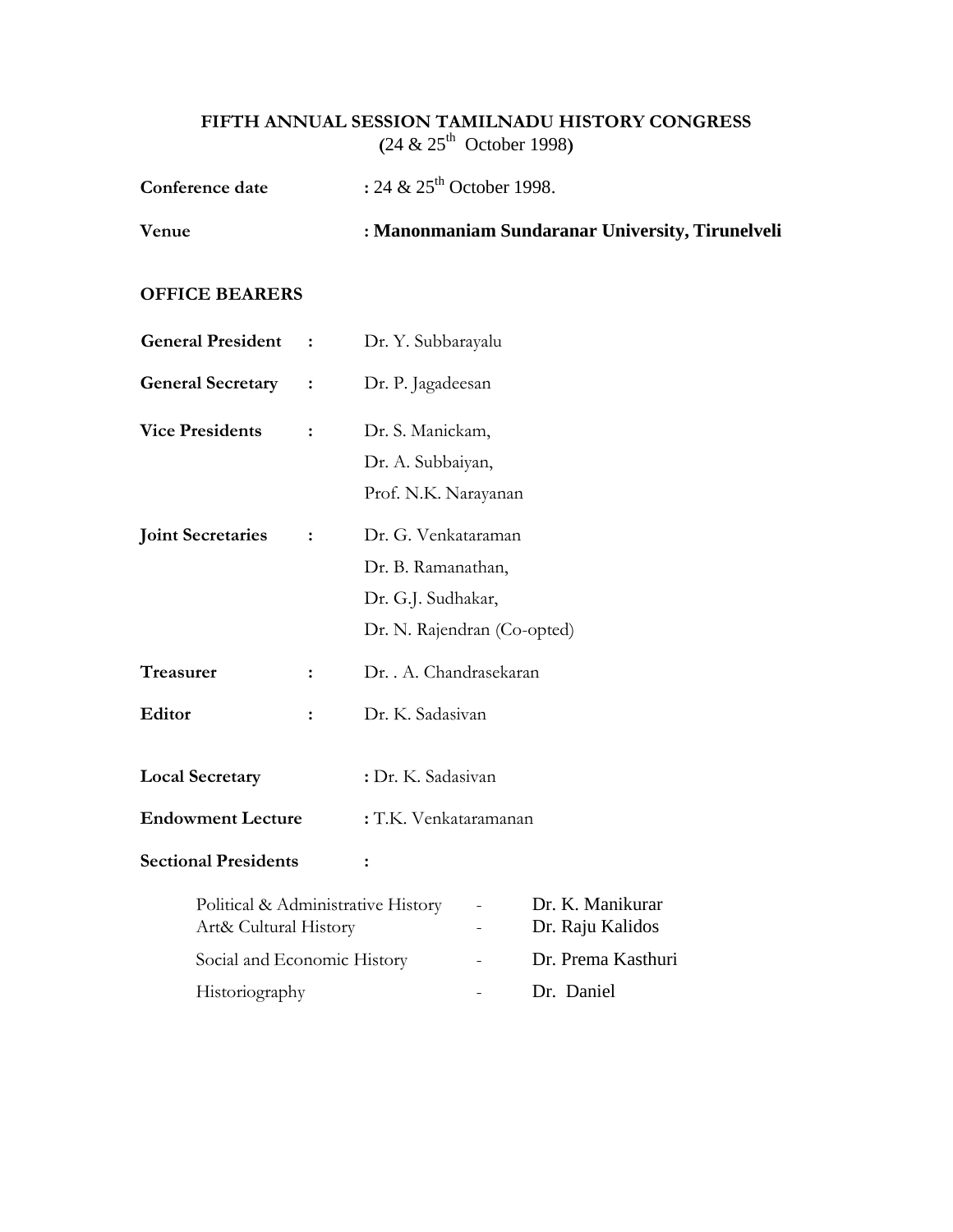#### **SIXTH ANNUAL SESSION TAMILNADU HISTORY CONGRESS** (23&24<sup>th</sup> October 1999)

| Conference date                    |                |                             | 23&24 <sup>th</sup> October 1999 |                            |  |
|------------------------------------|----------------|-----------------------------|----------------------------------|----------------------------|--|
| Venue                              |                | :                           | Islamiah College, Vaniyambadi    |                            |  |
| <b>OFFICE BEARER</b>               |                |                             |                                  |                            |  |
| <b>General President</b>           | $\mathbf{r}$   | Dr. S. Kadirvel             |                                  |                            |  |
| <b>General Secretary :</b>         |                | Professor P. Jagadeesan     |                                  |                            |  |
| <b>Vice Presidents</b>             | :              | Dr. S. Manickam,            |                                  |                            |  |
|                                    |                | Dr. A. Subbaiyan,           |                                  |                            |  |
|                                    |                | Prof. N.K. Narayanan        |                                  |                            |  |
| <b>Joint Secretaries</b>           | :              | Dr. G. Venkataraman         |                                  |                            |  |
|                                    |                | Dr. B. Ramanathan,          |                                  |                            |  |
|                                    |                | Dr. G.J. Sudhakar,          |                                  |                            |  |
|                                    |                | Dr. N. Rajendran (Co-opted) |                                  |                            |  |
| <b>Treasurer</b>                   | $\ddot{\cdot}$ | Dr. A. Chandrasekaran       |                                  |                            |  |
| <b>Editor</b>                      | :              |                             | Dr. K. Sadasivan                 |                            |  |
| <b>Local Secretary</b>             |                | : Dr.Tahir                  |                                  |                            |  |
| <b>Endowment Lecture</b>           |                | : R. Champakalakshmi.       |                                  |                            |  |
|                                    |                |                             |                                  |                            |  |
| <b>Sectional Presidents</b>        |                |                             |                                  |                            |  |
| Political & Administrative History |                |                             |                                  | Dr. (Mrs). A.J. Thinakaran |  |
| Art& Cultural History              |                |                             | Dr. S. Pulavar Rasu              |                            |  |
| Social and Economic History        |                |                             |                                  | Dr. G. Venkataraman        |  |
| Historiography                     |                |                             |                                  | Dr. V. Balambal            |  |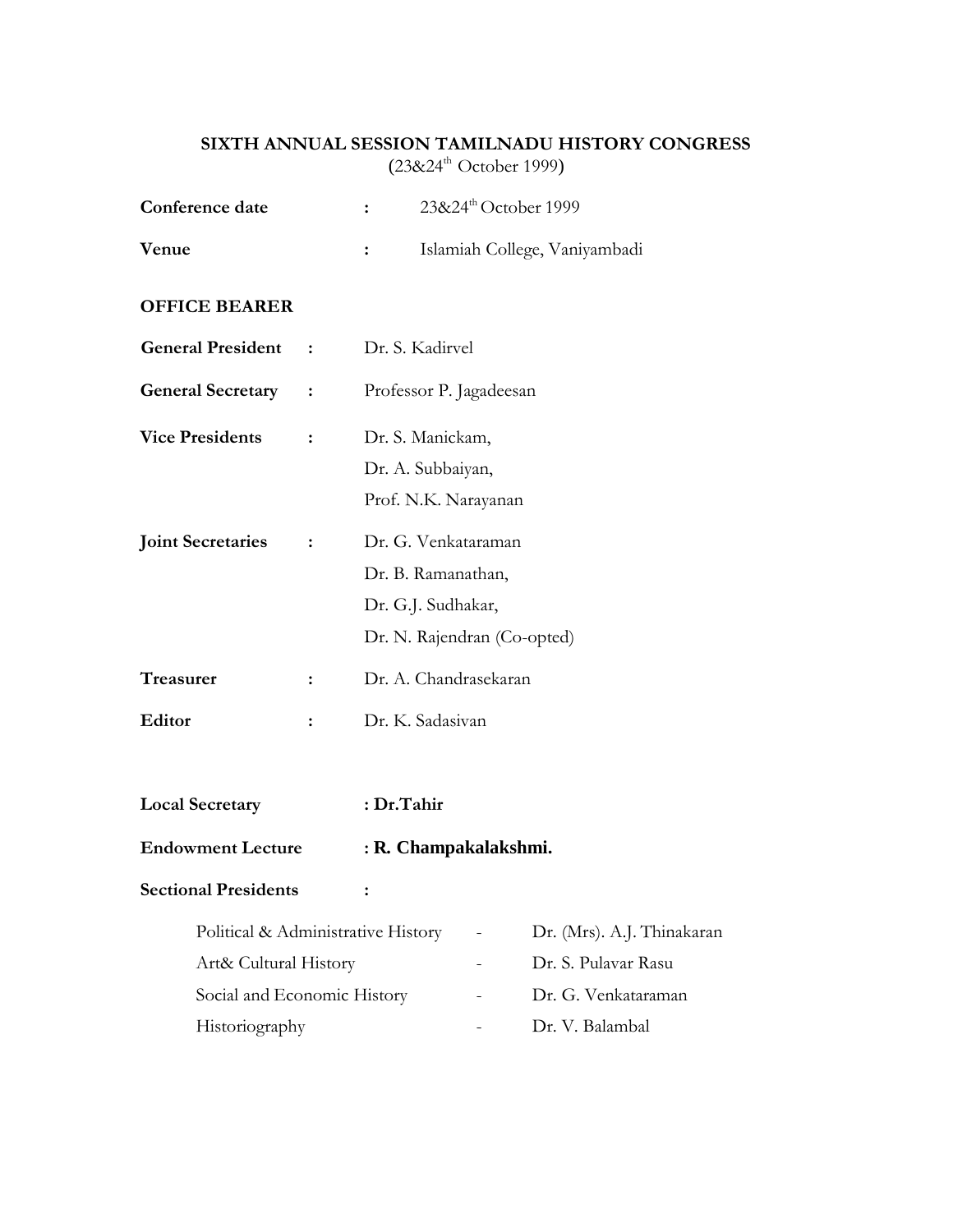## **SEVENTH ANNUAL SESSION TAMILNADU HISTORY CONGRESS**

 $(22-24^{\text{th}}$  September, 2000)

| Conference date                    |                | $22-24^{\text{th}}$ September, 2000<br>:                                                      |  |  |  |  |
|------------------------------------|----------------|-----------------------------------------------------------------------------------------------|--|--|--|--|
| Venue                              |                | Mother Teresa Women's University, Kodaikanal<br>$\ddot{\cdot}$                                |  |  |  |  |
| <b>OFFICE BEARER</b>               |                |                                                                                               |  |  |  |  |
| <b>General President</b>           | $\ddot{\cdot}$ | Dr. P. Shanmugam                                                                              |  |  |  |  |
| <b>General Secretary</b>           | :              | Professor P. Jagadeesan                                                                       |  |  |  |  |
| <b>Vice Presidents</b>             | $\ddot{\cdot}$ | Dr. A. Subbaiyan<br>Dr. D. Daniel<br>Prof. N.K. Narayanan                                     |  |  |  |  |
| <b>Joint Secretaries</b>           | :              | Dr. G. Venkatraman<br>Dr. B. Ramanathan<br>Dr. G.J. Sudhakar<br>Dr. N. Rajendran (Co - opted) |  |  |  |  |
| <b>Treasurer</b>                   | :              | Dr. A. Chandrasekaran                                                                         |  |  |  |  |
| Editor                             | $\ddot{\cdot}$ | Dr. K. Sadasivan                                                                              |  |  |  |  |
| <b>Local Secretary</b>             |                | Dr. A. Surya Kumari<br>:                                                                      |  |  |  |  |
| <b>Endowment Lecture</b>           |                | Dr. V. Vasanthi Devi<br>$\ddot{\cdot}$                                                        |  |  |  |  |
| <b>Sectional Presidents</b>        |                | :                                                                                             |  |  |  |  |
| Political & Administrative History |                | Dr. D. Janaki<br>$\overline{\phantom{0}}$                                                     |  |  |  |  |
| Social and Economic History        |                | Dr. A. Chandrasekaran                                                                         |  |  |  |  |
| Art & Cultural History             |                | Dr. C.K. Sivaprakasam                                                                         |  |  |  |  |
| Historiography                     |                | Dr. G.J. Sudhakar                                                                             |  |  |  |  |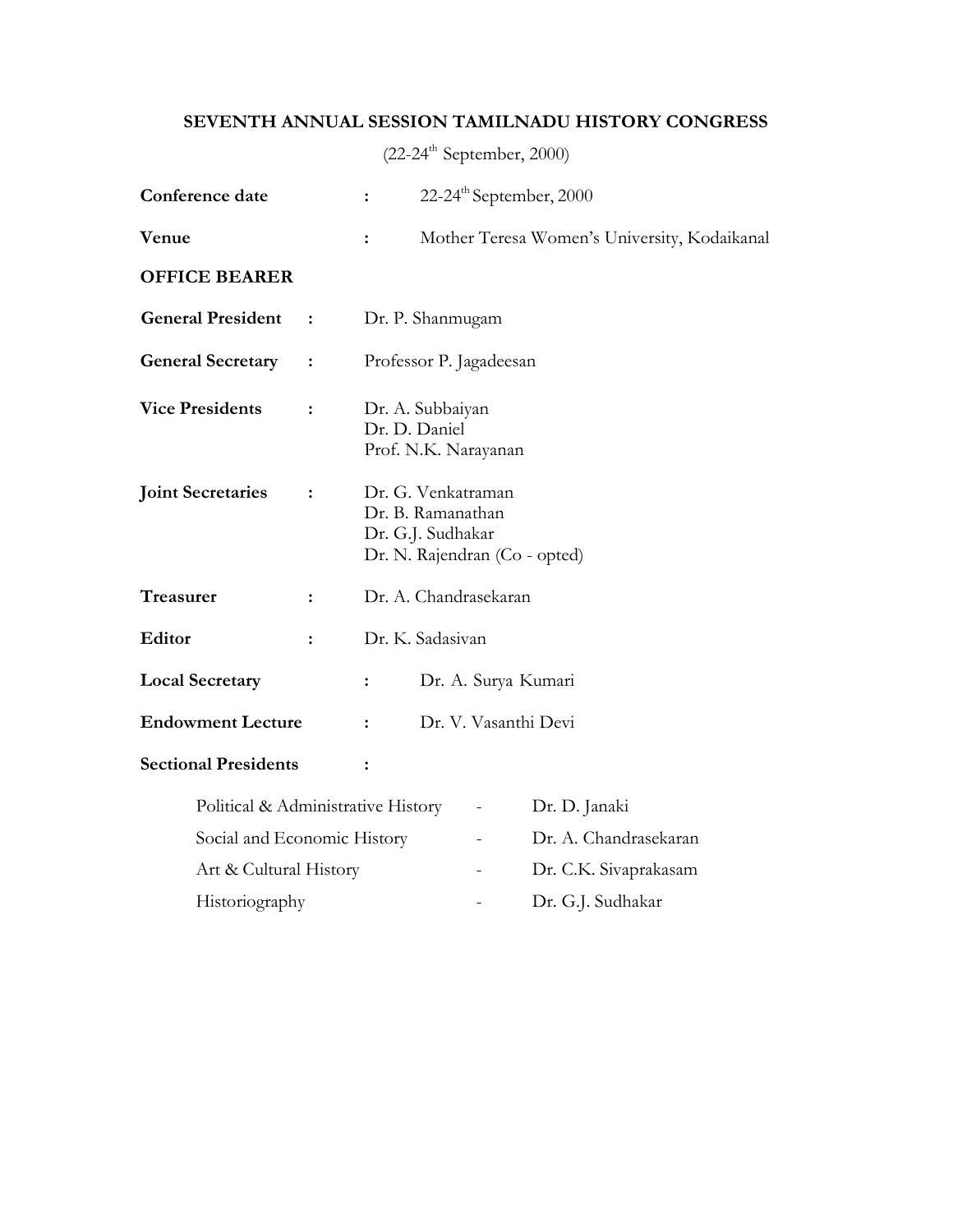#### **EIGTH ANNUAL SESSION**

**(**13-14th October, 2001**)**

| Conference date                      |                | $\ddot{\cdot}$ |                                                                | 13-14 <sup>th</sup> October, 2001 |
|--------------------------------------|----------------|----------------|----------------------------------------------------------------|-----------------------------------|
| Venue                                |                | :              |                                                                | University of Madras, Madras      |
| <b>OFFICE BEARER</b>                 |                |                |                                                                |                                   |
| <b>General President</b>             | :              |                | Dr. A Surya Kumari                                             |                                   |
| <b>General Secretary</b>             | :              |                | Dr. P. Jegadeesan                                              |                                   |
| <b>Vice Presidents</b>               | $\ddot{\cdot}$ |                | Dr. A Subbaiyan<br>Dr. D. Daniel                               |                                   |
|                                      |                |                | Prof N.K. Narayanan                                            |                                   |
| <b>Joint Secretaries</b>             | $\ddot{\cdot}$ |                | Dr. G. Venkataraman<br>Dr. G.J. Sudhakar<br>Prof B. Ramanathan | Dr. N. Rajendran (Co-opted)       |
| Treasurer                            | $\ddot{\cdot}$ |                | Dr. A Chandrasekaran                                           |                                   |
| Editor                               | $\ddot{\cdot}$ |                | Dr. K. Sadasivan                                               |                                   |
| <b>Local Secretary</b>               |                | $\ddot{\cdot}$ |                                                                | Dr. A. Chandrasekaran             |
| <b>Endowment Lecture</b>             |                |                |                                                                | Prof M.G.S. Narayanan             |
| <b>Sectional Presidents</b>          |                | $\ddot{\cdot}$ |                                                                |                                   |
| Political and Administrative History |                |                |                                                                | Dr. R. Alalasundaram              |
| Social and Economic History          |                |                | Dr. A Swaminathan                                              |                                   |
| Art and Cultural History             |                |                |                                                                | Dr. G. Sethuraman                 |
| Historiography                       |                |                |                                                                | Dr. A.K. Kalimuthu                |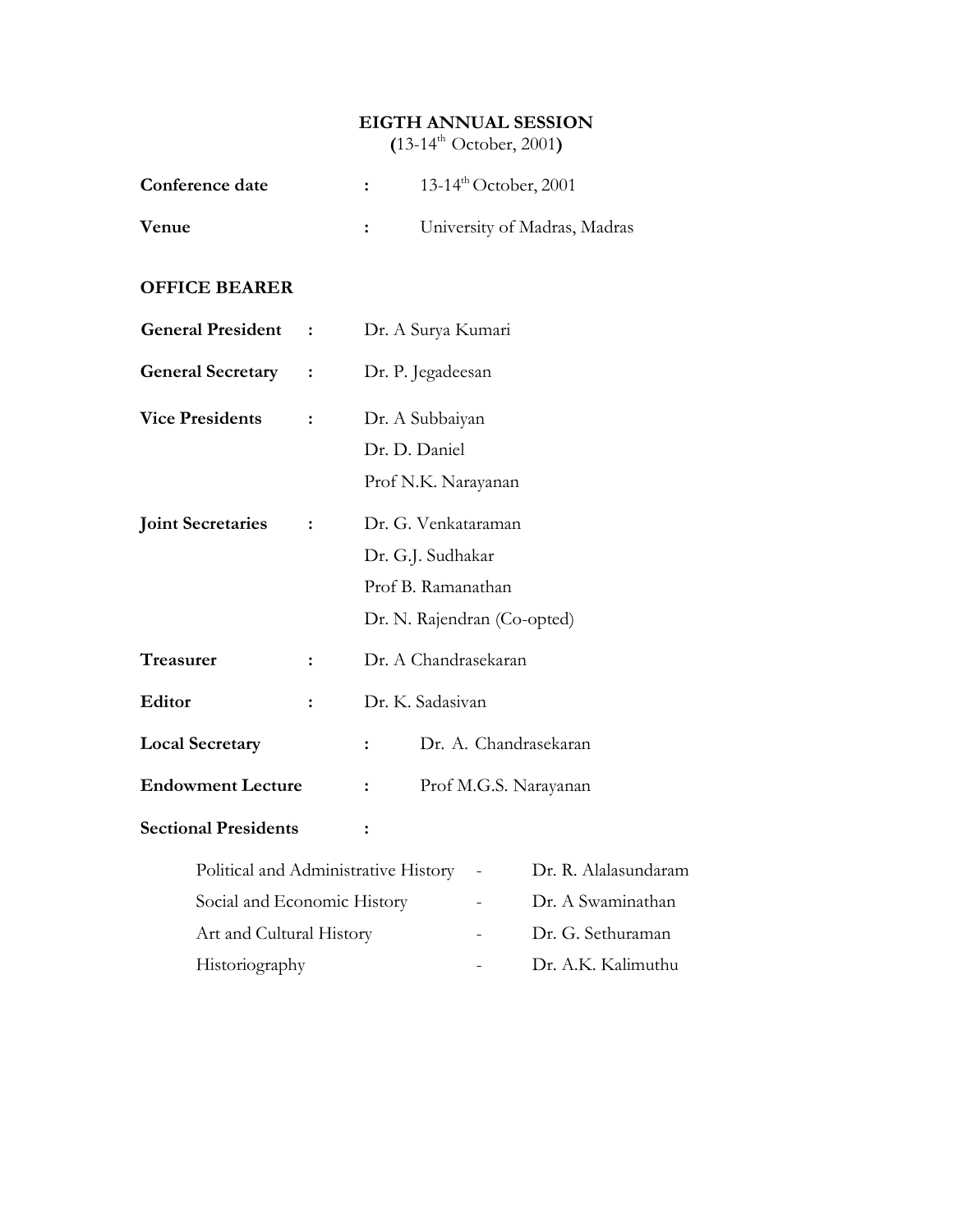## **NINTH ANNUAL SESSION**

**(**25-27th October, 2002**)**

| Conference date                      |                | $\ddot{\cdot}$        |            | $25-27$ <sup>th</sup> October, 2002 |                                         |
|--------------------------------------|----------------|-----------------------|------------|-------------------------------------|-----------------------------------------|
| <b>Venue</b>                         |                | ፡                     | Coimbatore |                                     | Nirmala College for Women (Autonomous), |
| <b>OFFICE BEARER</b>                 |                |                       |            |                                     |                                         |
| <b>General President</b>             | $\ddot{\cdot}$ | Dr. A. Subbian        |            |                                     |                                         |
| <b>General Secretary</b>             | :              | Dr. P. Jeagadeesan    |            |                                     |                                         |
| <b>Vice Presidents</b>               | $\ddot{\cdot}$ | Dr. D. Daniel         |            |                                     |                                         |
|                                      |                | Dr. K. Sadasiyan      |            |                                     |                                         |
|                                      |                | Prof. N. K Narayanan  |            |                                     |                                         |
| <b>Joint Secretaries</b>             | :              | Dr. G. Venkataraman   |            |                                     |                                         |
|                                      |                | Dr. G.J. Sudhakar     |            |                                     |                                         |
|                                      |                | Prof. B. Ramanathan   |            |                                     |                                         |
| Treasurer                            | :              | Dr. A. Chandrasekaran |            |                                     |                                         |
| Editor                               | :              | Dr. N. Rajendran      |            |                                     |                                         |
| <b>Local Secretary</b>               |                | $\ddot{\cdot}$        |            | Dr. C. Amirthajothi                 |                                         |
| <b>Endowment Lecture</b>             |                | $\ddot{\cdot}$        |            | Prof. K.S. Mathew                   |                                         |
| <b>Sectional Presidents</b>          |                |                       |            |                                     |                                         |
| Political and Administrative History |                |                       |            |                                     | Dr. Sivagami Paramasivam                |
| Social and Economic History          |                |                       |            |                                     | Dr. M.S.S. Pandian                      |
| Art and Cultural History             |                |                       |            |                                     | Dr. R. Kalaikkovan                      |
| Historiography                       |                |                       |            |                                     | Dr. C. Venkatesan                       |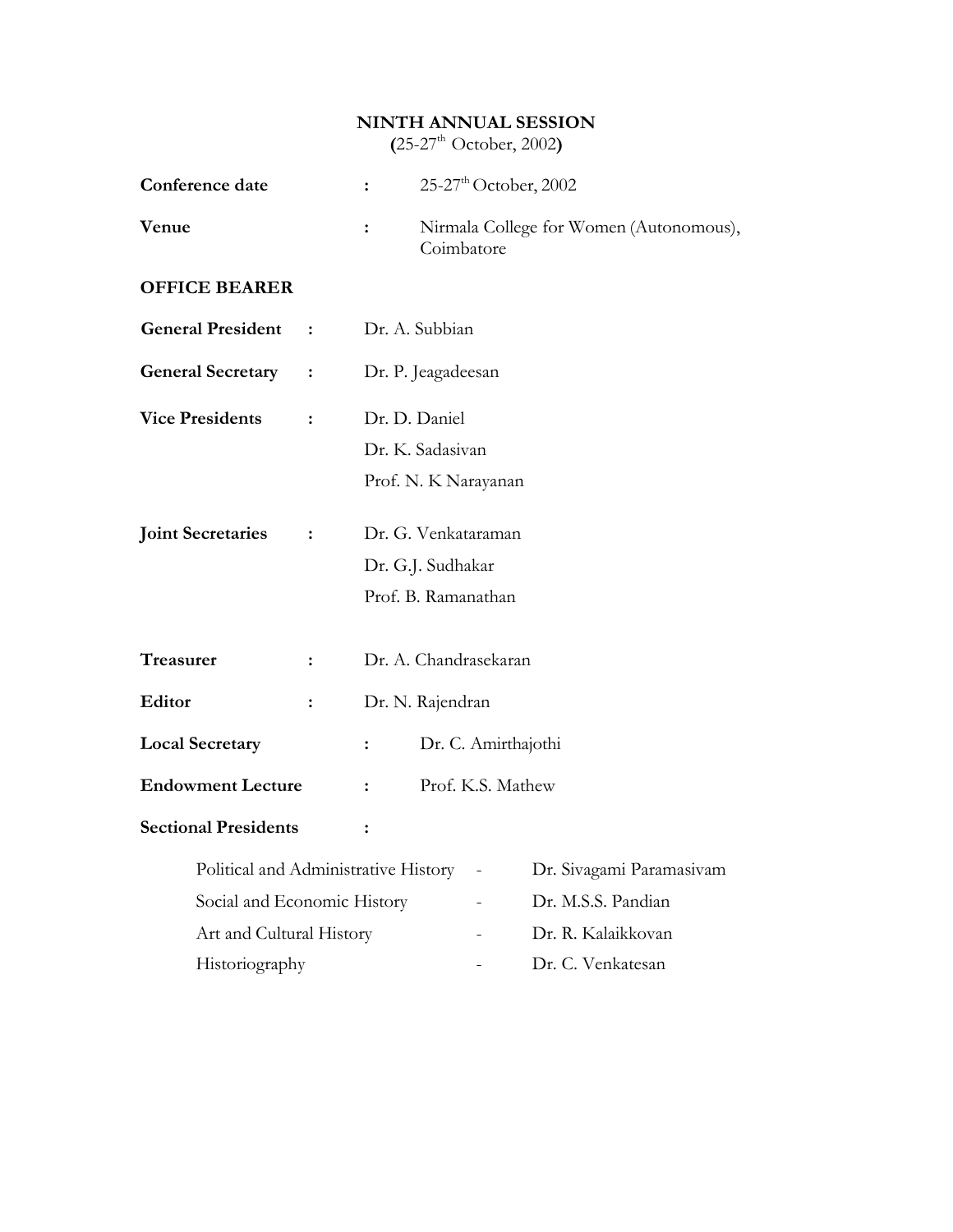## **TENTH ANNUAL SESSION**

**(**10-12th October 2003**)**

| Conference date                      |                | :                    |         | $10-12^{th}$ October 2003 |                                            |
|--------------------------------------|----------------|----------------------|---------|---------------------------|--------------------------------------------|
| Venue                                |                | :                    | Poondi. |                           | A.V.V.M. Sri Pushpam College (Autonomous), |
| <b>OFFICE BEARER</b>                 |                |                      |         |                           |                                            |
| <b>General President</b>             | :              | Prof. N.K. Narayanan |         |                           |                                            |
| <b>General Secretary</b>             | :              | Prof. P. Jagadeesan  |         |                           |                                            |
| <b>Vice Presidents</b>               | $\ddot{\cdot}$ | Dr. D. Daniel        |         |                           |                                            |
|                                      |                | Dr. K. Sadasivan     |         |                           |                                            |
| <b>Joint Secretaries</b>             | :              | Dr. G. Venkataraman  |         |                           |                                            |
|                                      |                | Prof. B. Ramanathan  |         |                           |                                            |
|                                      |                | Dr. G.J. Sudhakar    |         |                           |                                            |
| Treasurer                            | $\ddot{\cdot}$ |                      |         | Dr. A. Chandrasekaran     |                                            |
| Editor                               | :              | Dr. N. Rajendran     |         |                           |                                            |
| <b>Local Secretary</b>               |                | :                    |         |                           | Dr. C.K. Sivaprakasam                      |
| <b>Endowment Lecture</b>             |                | :                    |         | Prof. K. Rajayyan         |                                            |
| <b>Sectional Presidents</b>          |                | :                    |         |                           |                                            |
| Political and Administrative History |                |                      |         |                           | Dr. P.B. Gopalakrishnan                    |
| Social and Economic History          |                |                      |         | Dr. P.E. Mohan            |                                            |
| Art and Cultural History             |                |                      |         |                           | Dr. A. Ekambaranathan                      |
| Historiography                       |                |                      |         |                           | Dr. P. Premalatha                          |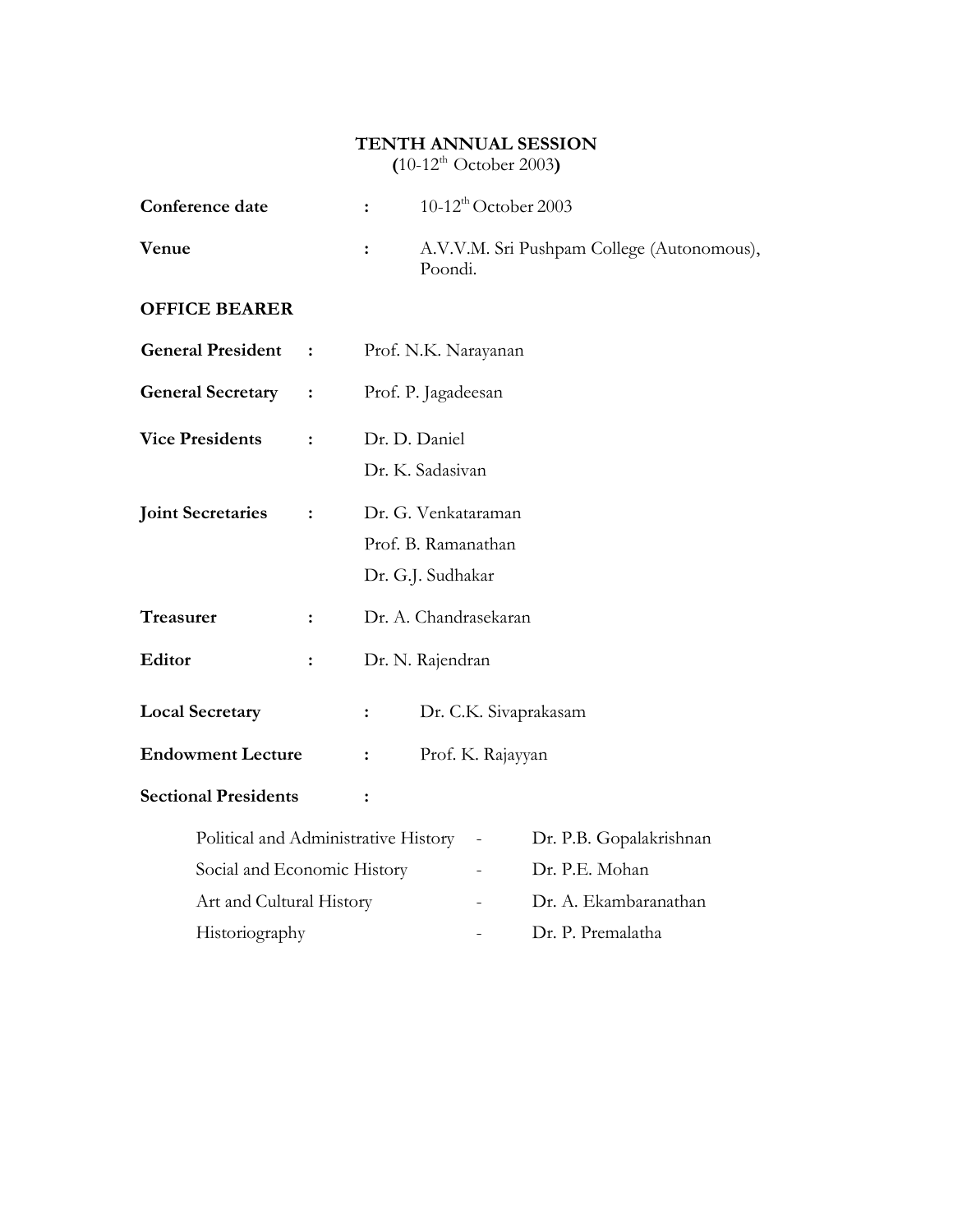#### **ELEVENTH ANNUAL SESSION OF TAMILNADU HISTORY CONGRESS (**5-7 th November, 2004**)**

| Conference date                      |                | $\ddot{\cdot}$       |  | $5-7th$ November, 2004   |                                            |
|--------------------------------------|----------------|----------------------|--|--------------------------|--------------------------------------------|
| Venue                                |                | :                    |  |                          | Pachaiyappa's College for Men, Kanchipuram |
| <b>OFFICE BEARER</b>                 |                |                      |  |                          |                                            |
| <b>General President</b>             | $\ddot{\cdot}$ | Dr. S. Manickam      |  |                          |                                            |
| <b>General Secretary</b>             | :              | Prof. Jagadeesan     |  |                          |                                            |
| <b>Vice Presidents</b>               | $\ddot{\cdot}$ | Dr. G. Venkataraman  |  |                          |                                            |
|                                      |                | Dr. G.J. Sudhakar    |  |                          |                                            |
|                                      |                |                      |  | Dr. C.K Sivaprakasam     |                                            |
| <b>Joint Secretaries</b>             | :              | Dr. Premakasturi     |  |                          |                                            |
|                                      |                |                      |  | Dr. P.B. Gopalakrishanan |                                            |
|                                      |                | Thiru. B. Ramanathan |  |                          |                                            |
| Treasurer                            | $\ddot{\cdot}$ |                      |  | Dr. A. Chandrasekaran    |                                            |
| Editor                               | $\ddot{\cdot}$ | Dr. N. Rajendran     |  |                          |                                            |
| <b>Local Secretary</b>               |                | $\ddot{\cdot}$       |  | Dr. P. Kandaswamy        |                                            |
| <b>Endowment Lecture</b>             |                | $\ddot{\cdot}$       |  | Dr. K.R. Basavaraja      |                                            |
| <b>Sectional Presidents</b>          |                | $\ddot{\cdot}$       |  |                          |                                            |
| Political and Administrative History |                |                      |  |                          | Dr C. Balakrishnan                         |
| Social and Economic History          |                |                      |  |                          | Dr. Mrs. C. AmirthaJothi                   |
| Art and Cultural History             |                |                      |  |                          | Dr. T. Chandrakumar                        |
| Historiography                       |                |                      |  |                          | Dr. B. S. Chandrababu                      |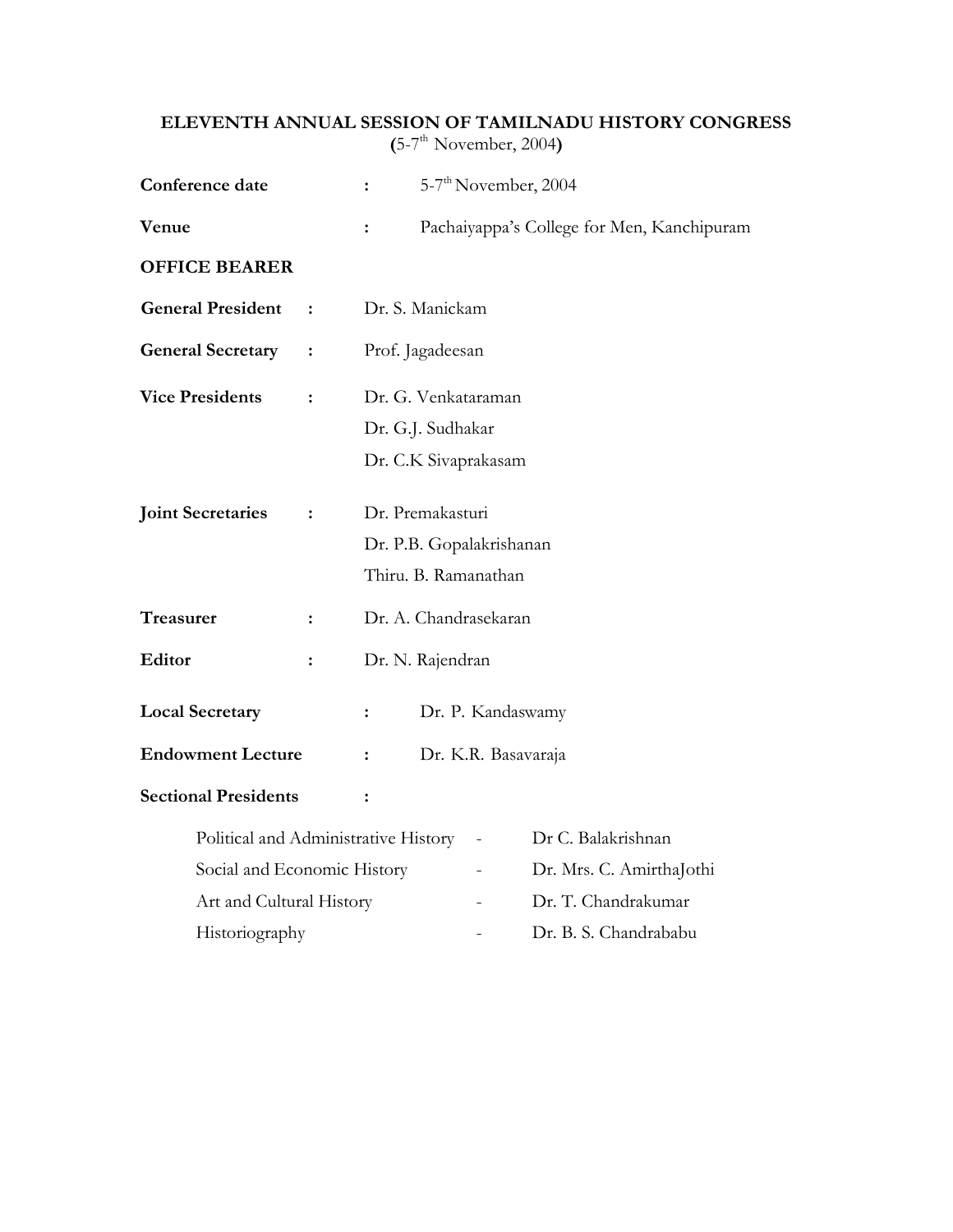#### **TWELFTH ANNUAL SESSION**

**(**1&2nd October 2005**)**

| Conference date                      |                |                     |                                                                     | 1&2 <sup>nd</sup> October 2005 |                             |  |  |
|--------------------------------------|----------------|---------------------|---------------------------------------------------------------------|--------------------------------|-----------------------------|--|--|
| Venue                                |                |                     |                                                                     |                                | AVC College, Mayiladuthurai |  |  |
| <b>OFFICE BEARER</b>                 |                |                     |                                                                     |                                |                             |  |  |
| <b>General President</b>             | $\ddot{\cdot}$ |                     | Prof P. Jagadeesan                                                  |                                |                             |  |  |
| <b>General Secretary</b>             | :              | Prof. P. Jagadeesan |                                                                     |                                |                             |  |  |
| <b>Vice Presidents</b>               |                |                     | Dr. G. Venkataraman<br>Dr. G.J. Sudhakar<br>Dr. C.K. Sivaprakasam   |                                |                             |  |  |
| <b>Joint Secretaries</b>             | :              |                     | Dr. Premakasturi<br>Dr. P.B. Gopalakrishnan<br>Thiru. B. Ramanathan |                                |                             |  |  |
| Treasurer                            | $\ddot{\cdot}$ |                     | Dr. A. Chandrasekaran                                               |                                |                             |  |  |
| Editor                               | $\ddot{\cdot}$ |                     | Dr. N. Rajendran                                                    |                                |                             |  |  |
| <b>Local Secretary</b>               |                |                     | Prof. M.Karunanithi                                                 |                                |                             |  |  |
| <b>Endowment Lecture:</b>            |                |                     | Dr. C. Venkatesan                                                   |                                |                             |  |  |
| <b>Sectional Presidents:</b>         |                |                     |                                                                     |                                |                             |  |  |
| Political and Administrative History |                |                     |                                                                     |                                | Dr. P. Kandasamy            |  |  |
| Social and Economic History          |                |                     |                                                                     |                                | Dr. T. Sundraraj            |  |  |
| Art and Cultural History             |                |                     |                                                                     |                                | Dr. K.Rajan                 |  |  |

Historiography - Dr. G .Chandrika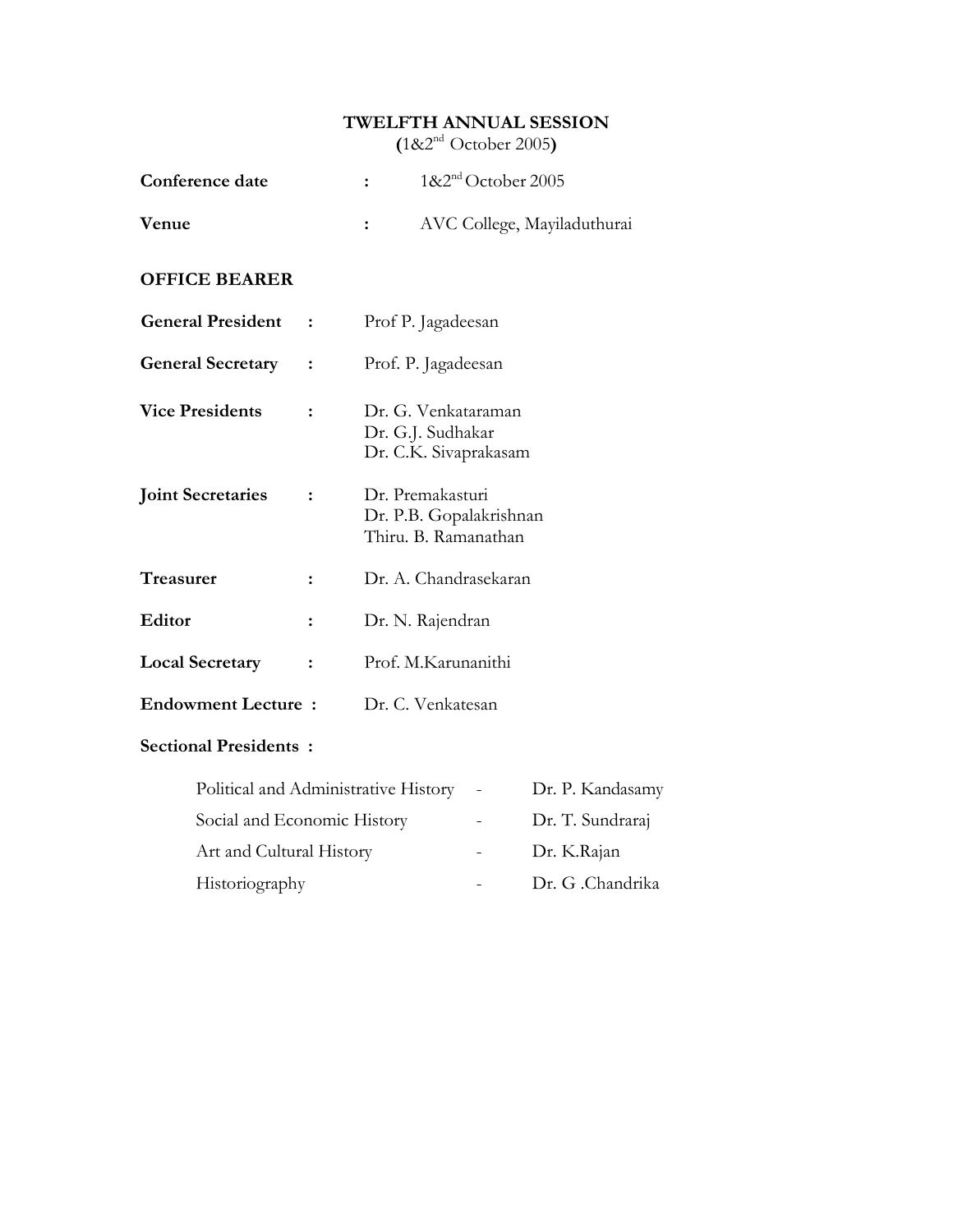#### **THIRTEENTH ANNUAL SESSION**

 $(27-29<sup>th</sup> October 2006)$ 

| <b>Conference Date</b>               |                | $\ddot{\cdot}$   | $27-29$ <sup>th</sup> October 2006 |                                            |
|--------------------------------------|----------------|------------------|------------------------------------|--------------------------------------------|
| Venue                                |                | :                |                                    | Stella Maris Collège (Autonomous), Chennai |
| <b>OFFICE BEARER</b>                 |                |                  |                                    |                                            |
| <b>General President</b>             | $\ddot{\cdot}$ |                  | Dr. A. Chandrasekaran              |                                            |
| <b>General Secretary</b>             | $\ddot{\cdot}$ |                  | Dr. G. Venkataraman                |                                            |
| <b>Vice Presidents</b>               | $\ddot{\cdot}$ |                  | Dr. G.J. Sudhakar                  |                                            |
|                                      |                |                  | Dr. C.K. Sivaprakasam              |                                            |
|                                      |                |                  | Dr. K. Mohan Ram                   |                                            |
| <b>Joint Secretaries</b>             | :              |                  | Dr. C. Amirthajothi                |                                            |
|                                      |                |                  | Dr. A.K. Kalimuthu                 |                                            |
|                                      |                |                  | Dr. C. Thiruvenkadam               |                                            |
| Treasurer                            | $\ddot{\cdot}$ |                  | Thiru. B. Ramanathan               |                                            |
| <b>Editor</b>                        | :              | Dr. N. Rajendran |                                    |                                            |
| <b>Local Secretary</b>               | :              |                  | Dr. Patricia Gabriel               |                                            |
| <b>Endowment Lecture:</b>            |                | Dr. K. Sadasiyan |                                    |                                            |
| <b>Sectional Presidents:</b>         |                |                  |                                    |                                            |
| Political and Administrative History |                |                  |                                    | Dr. K. MohanRam                            |
| Social and Economic History          |                |                  |                                    | Dr. S. Marthandasekaran                    |

- Art and Cultural History  **Pr. T. Ramasamy**
- Historiography Dr. Varghese Jayaraj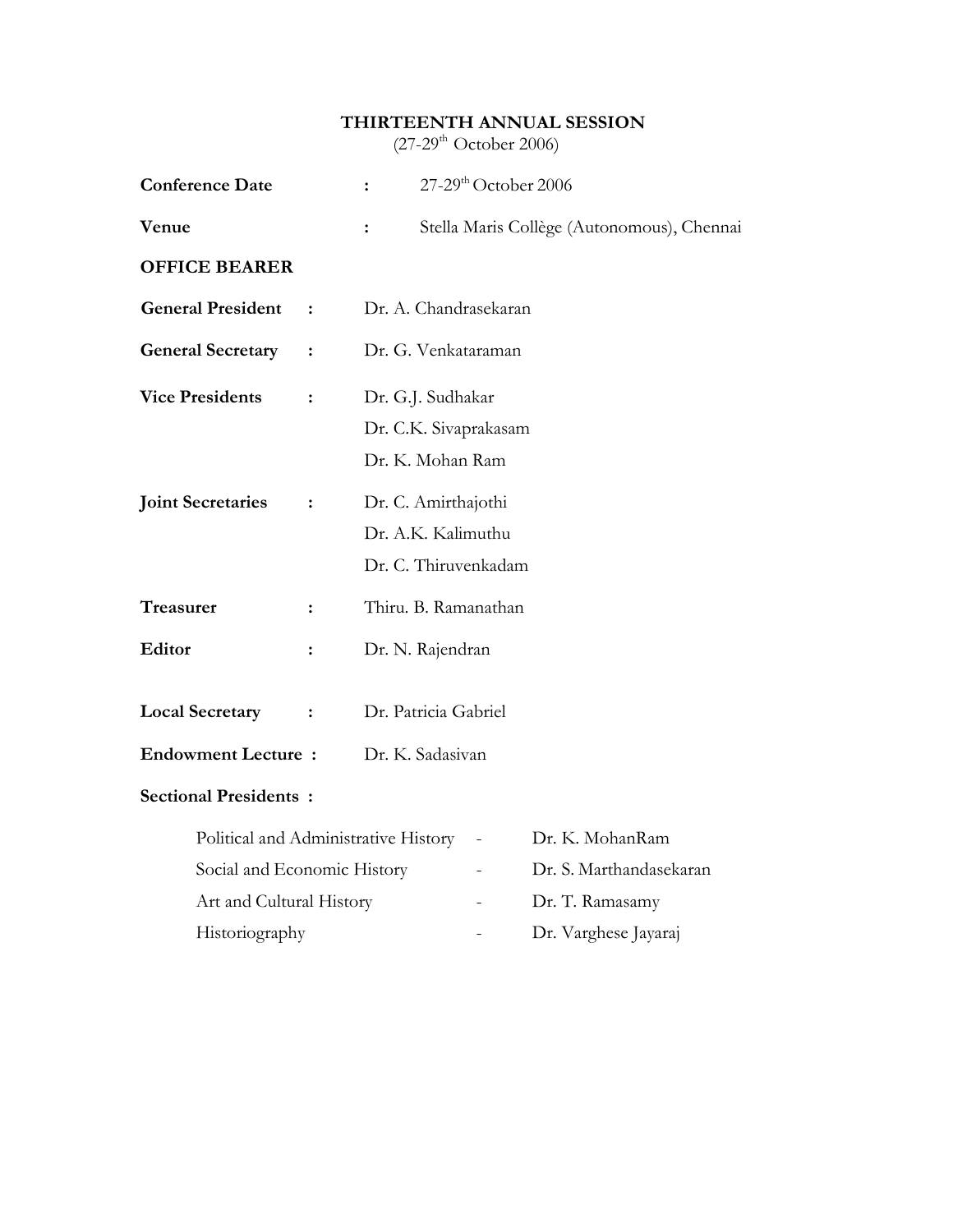## **FOURTEENTH ANNUAL SESSION**

 $(14-16^{th}$  December, 2007)

| Conference date                      |                | $\ddot{\cdot}$ |                       | 14-16 <sup>th</sup> December, 2007 |
|--------------------------------------|----------------|----------------|-----------------------|------------------------------------|
| <b>Venue</b>                         |                | ፡              |                       | University of Madras, Chennai      |
| <b>OFFICE BEARER</b>                 |                |                |                       |                                    |
| <b>General President</b>             | $\ddot{\cdot}$ |                | Dr. A.Chandrasekaran  |                                    |
| <b>General Secretary</b>             | :              |                | Dr. G. Venkataraman   |                                    |
| <b>Vice Presidents</b>               | $\ddot{\cdot}$ |                | Dr. G.J. Sudhakar     |                                    |
|                                      |                |                | Dr. C.K. Sivaprakasam |                                    |
|                                      |                |                | Dr. K. Mohan Ram      |                                    |
| <b>Joint Secretaries</b>             | :              |                | Dr. C. Amirthajothi   |                                    |
|                                      |                |                | Dr. A.K. Kalimuthu    |                                    |
|                                      |                |                | Dr. C. Thiruvenkadam  |                                    |
| Treasurer                            | $\ddot{\cdot}$ |                | Thiru. B. Ramanathan  |                                    |
| <b>Editor</b>                        | $\ddot{\cdot}$ |                | Dr. N. Rajendran      |                                    |
| <b>Local Secretary</b>               |                | :              |                       | Dr. G. Venkataraman                |
| <b>Endowment Lecture</b>             |                | $\ddot{\cdot}$ | Dr. V. Balambal       |                                    |
| <b>Sectional Presidents</b>          |                | $\ddot{\cdot}$ |                       |                                    |
| Political and Administrative History |                |                |                       | Prof. T.G. Nagarajan               |
| Social and Economic History          |                |                |                       | Dr. Patricia Gabriel               |
| Art and Cultural History             |                |                |                       | Dr. S. Govindaraju                 |
| Historiography                       |                |                |                       | Dr. T. Jayaraman                   |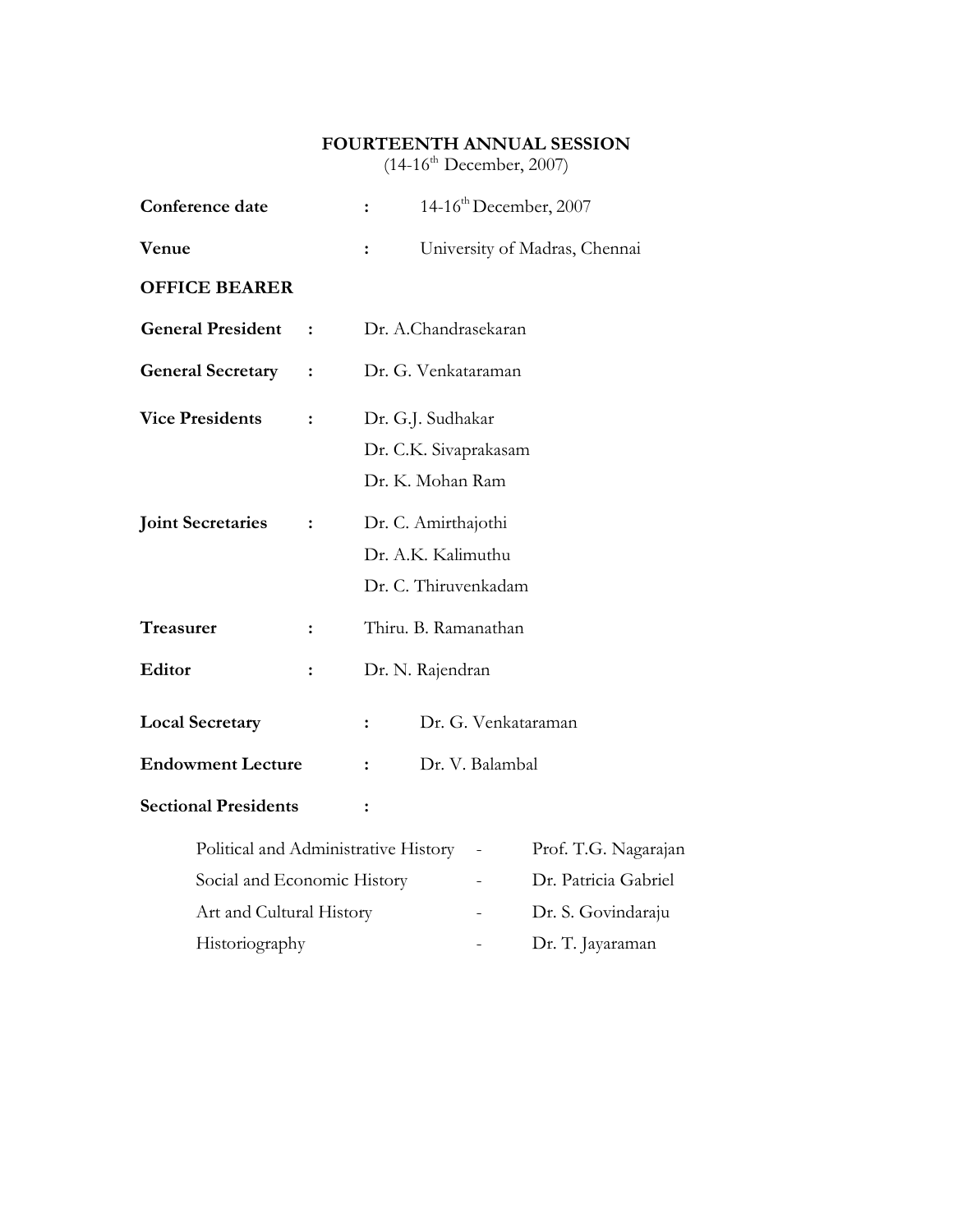#### **FIFTEENTH ANNUAL SESSION**

 $(19-21<sup>st</sup> September, 2008)$ 

| Conference date                      |                | 19-21 <sup>st</sup> September, 2008<br>$\ddot{\cdot}$ |  |  |  |
|--------------------------------------|----------------|-------------------------------------------------------|--|--|--|
| Venue                                |                | Periyar Maniammai University, Vallam, Thanjavur<br>:  |  |  |  |
| <b>OFFICE BEARER</b>                 |                |                                                       |  |  |  |
| <b>General President</b>             | $\ddot{\cdot}$ | Dr. C. Venkatesan                                     |  |  |  |
| <b>General Secretary</b>             | :              | Dr. N. Rajendran                                      |  |  |  |
| <b>Vice Presidents</b>               | $\ddot{\cdot}$ | Dr. G. Venkataraman                                   |  |  |  |
|                                      |                | Dr. G. J. Sudhakar                                    |  |  |  |
|                                      |                | Dr. P. Kandasamy                                      |  |  |  |
| <b>Joint Secretaries</b>             | $\ddot{\cdot}$ | Dr. C. Balakrishnan                                   |  |  |  |
|                                      |                | Dr. S. Babu                                           |  |  |  |
|                                      |                | Dr. A. Venugopal                                      |  |  |  |
| Treasurer                            | :              | Dr. S.S. Sundaram                                     |  |  |  |
| Editor                               | :              | Dr. C.K. Sivaprakasam                                 |  |  |  |
| <b>Local Secretary</b>               |                | Dr. N. Murugaiyan<br>:                                |  |  |  |
| <b>Endowment Lecture</b>             |                | Dr. K. Mohanram<br>$\ddot{\cdot}$                     |  |  |  |
| <b>Sectional Presidents</b>          |                | :                                                     |  |  |  |
| Political and Administrative History |                | Dr. N. Sahabuddin                                     |  |  |  |
| Social and Economic History          |                | Dr. Geetha Kannammal                                  |  |  |  |
| Art and Cultural History             |                | Dr. Maria John                                        |  |  |  |
| Historiography                       |                | Dr. M.S. Ahluwalia                                    |  |  |  |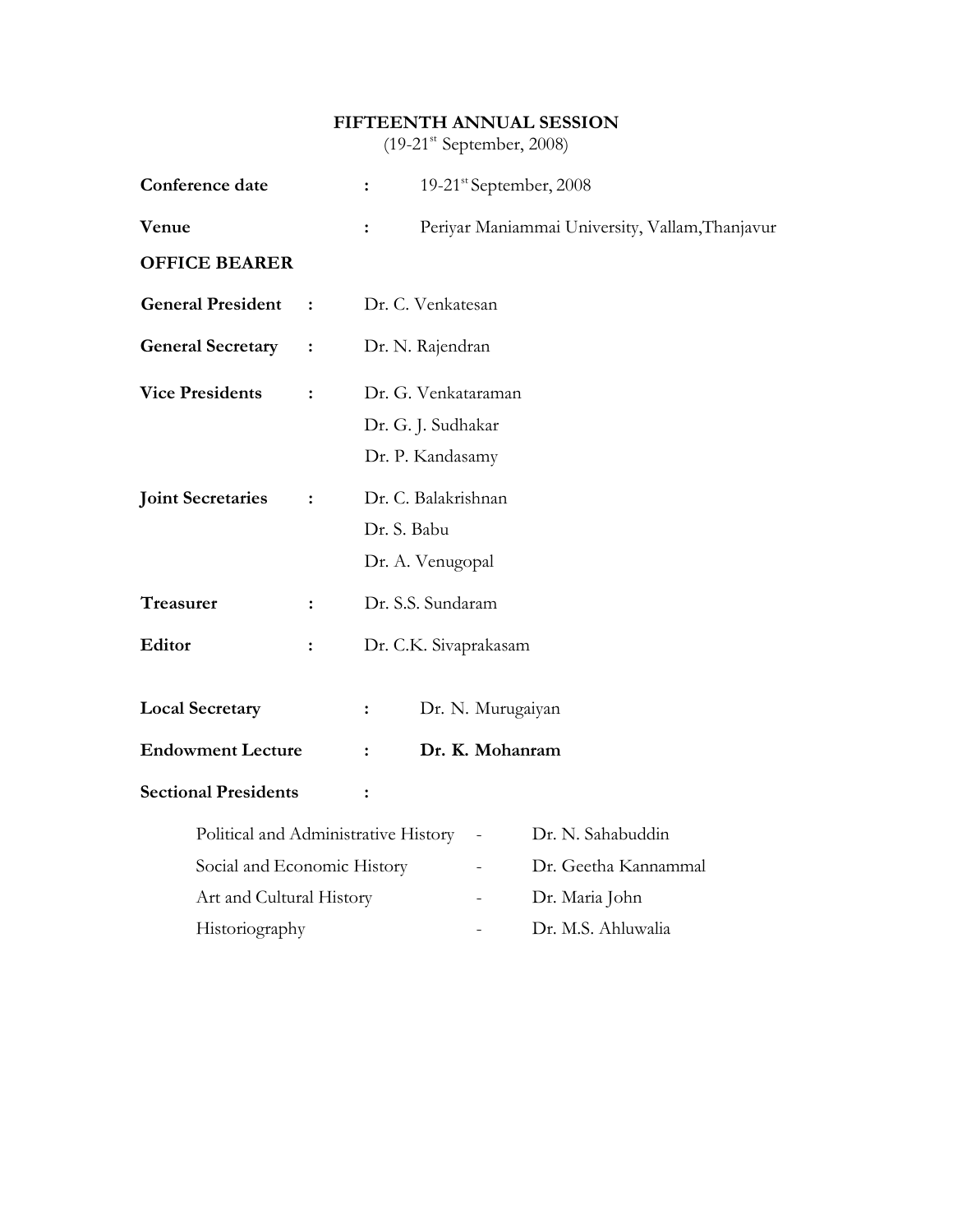#### **SIXTEENTH ANNUAL SESSION**

 $(9-11^{\text{th}} \text{ October}, 2009)$ 

| Conference date                                                                                                                 |                | $\ddot{\cdot}$ | 9-11 <sup>th</sup> October, 2009                                               |                                    |
|---------------------------------------------------------------------------------------------------------------------------------|----------------|----------------|--------------------------------------------------------------------------------|------------------------------------|
| Venue                                                                                                                           |                | $\ddot{\cdot}$ |                                                                                | National College, Tiruchirappalli  |
| <b>OFFICE BEARER</b>                                                                                                            |                |                |                                                                                |                                    |
| <b>General President</b>                                                                                                        | :              |                | Prof.T.R. Ramachandran,                                                        |                                    |
| <b>General Secretary</b>                                                                                                        | :              |                | Dr. N. Rajendran                                                               |                                    |
| <b>Vice Presidents</b>                                                                                                          | $\ddot{\cdot}$ |                | Dr. G. Venkataraman                                                            |                                    |
|                                                                                                                                 |                |                | Dr. G. J. Sudhakar                                                             |                                    |
|                                                                                                                                 |                |                | Dr. P. Kandasamy                                                               |                                    |
| <b>Joint Secretaries</b>                                                                                                        | $\ddot{\cdot}$ |                | Dr. C. Balakrishnan                                                            |                                    |
|                                                                                                                                 |                | Dr. S. Babu    |                                                                                |                                    |
|                                                                                                                                 |                |                | Dr. A. Venugopal                                                               |                                    |
| Treasurer                                                                                                                       | $\ddot{\cdot}$ |                | Dr. S.S. Sundaram                                                              |                                    |
| Editor                                                                                                                          | $\ddot{\cdot}$ |                | Dr. C.K. Sivaprakasam                                                          |                                    |
| <b>Local Secretary</b>                                                                                                          |                | ፡              | Thiru. K. Pandiyan                                                             |                                    |
| <b>Endowment Lecture</b>                                                                                                        |                | $\ddot{\cdot}$ |                                                                                | Prof. Padmashri. Iravathamahadevan |
| <b>Sectional Presidents</b>                                                                                                     |                | $\ddot{\cdot}$ |                                                                                |                                    |
| <b>Political and Administrative History</b><br>Social and Economic History<br><b>Art and Cultural History</b><br>Historiography |                |                | : Dr. S. Babu<br>: Dr. K. Vijaya<br>: Dr. L. Thiagarajan<br>: Dr. N. Alagappan |                                    |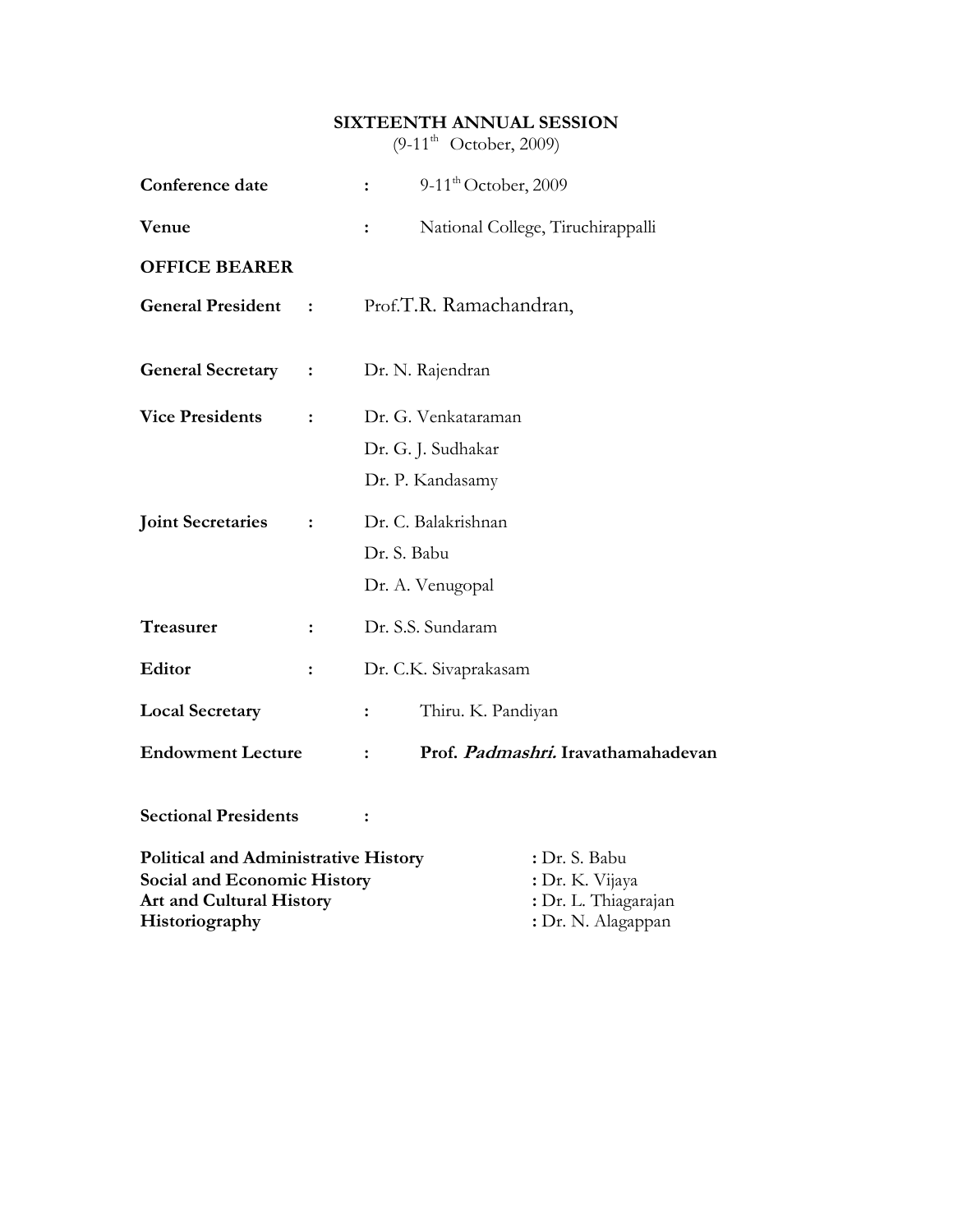#### **SEVENTEENTH ANNUAL SESSION**

 $(8-10^{th}$  October, 2010)

| Conference date                                                                                                                        |                | $\ddot{\cdot}$ | $8-10^{th}$ October, 2010                                                            |  |
|----------------------------------------------------------------------------------------------------------------------------------------|----------------|----------------|--------------------------------------------------------------------------------------|--|
| Venue                                                                                                                                  |                | $\ddot{\cdot}$ | NGM College Pollachi                                                                 |  |
| <b>OFFICE BEARER</b>                                                                                                                   |                |                |                                                                                      |  |
| <b>General President</b>                                                                                                               | $\ddot{\cdot}$ |                | Dr. P. Rajaraman                                                                     |  |
| <b>General Secretary</b>                                                                                                               | :              |                | Dr. N. Rajendran                                                                     |  |
| <b>Vice Presidents</b>                                                                                                                 | $\ddot{\cdot}$ |                | Dr. G. Venkataraman,<br>Dr. G. J. Sudhakar,<br>Dr. C. K. SivaPrakasam                |  |
| <b>Joint Secretaries</b>                                                                                                               | :              | Dr. S. Babu    | Dr. K. Pandiyan,<br>Dr. S.Geetha kannammal                                           |  |
| Treasurer                                                                                                                              | :              |                | Dr. S.S. Sundaram                                                                    |  |
| Editor                                                                                                                                 | $\ddot{\cdot}$ |                | Dr. C.Balakrishnan                                                                   |  |
| <b>Local Secretary</b>                                                                                                                 |                | $\ddot{\cdot}$ | Dr. R. MuthuKumaran                                                                  |  |
| <b>Endowment Lecture</b>                                                                                                               |                | ፡              | Y. Subbarayalu                                                                       |  |
| <b>Sectional Presidents</b>                                                                                                            |                |                |                                                                                      |  |
| <b>Political and Administrative History</b><br><b>Social and Economic History</b><br><b>Art and Cultural History</b><br>Historiography |                |                | : Dr.P.Sabapathy<br>: Dr.A.Karunanandam<br>: Dr.M.C. Raja<br>: Dr. Venkata Raghotham |  |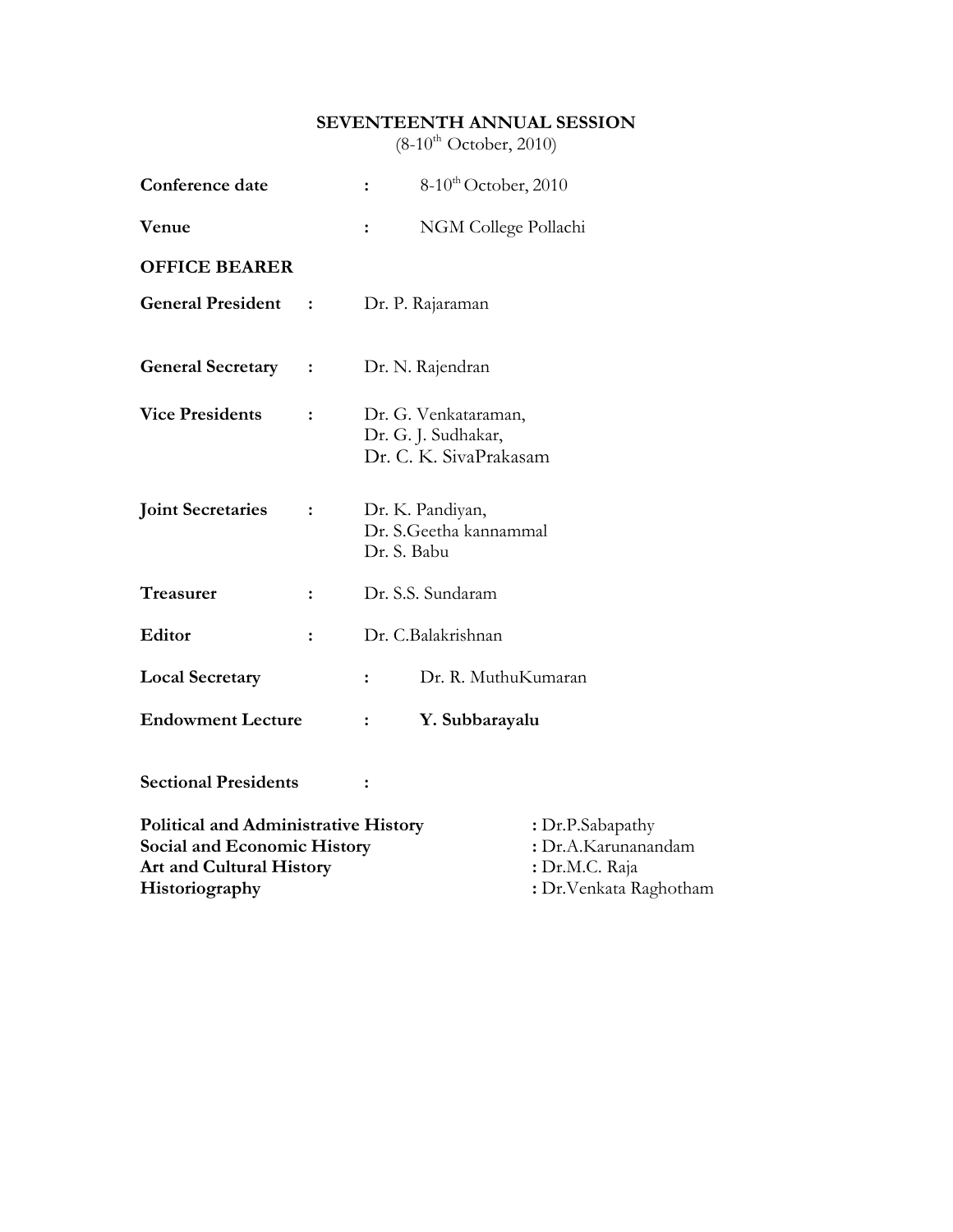#### **TAMIL NADU HISTORY CONGRESS EIGHTEENTH SESSION 2011**

| Conference date                                                                                                   | $\ddot{\cdot}$ |                         | $30th$ September, $1st$ & $2nd$ October 2011                                                             |
|-------------------------------------------------------------------------------------------------------------------|----------------|-------------------------|----------------------------------------------------------------------------------------------------------|
| Venue                                                                                                             | :              | Vellalar College, Erode |                                                                                                          |
| <b>General President</b>                                                                                          |                |                         | : Dr. P. Rajaraman                                                                                       |
| <b>General Secretary</b>                                                                                          |                |                         | : Dr. N. Rajendran                                                                                       |
| <b>General President for the Eighteenth Session</b>                                                               |                |                         | : Prof. K. Sadasiyan                                                                                     |
| <b>Vice-Presidents</b>                                                                                            |                |                         | : Dr. G. Venkataraman<br>: Dr. G. J. Sudhakar<br>: Dr. C. K. SivaPrakasam                                |
| <b>Joint-Secretaries</b>                                                                                          |                |                         | : Dr. S. Babu<br>: Dr. K. Pandiyan<br>: Dr. S.Geetha kannammal                                           |
| Treasurer                                                                                                         |                |                         | : Dr. S.S. Sundaram                                                                                      |
| <b>Editor</b>                                                                                                     |                |                         | : Dr. C. Balakrishnan                                                                                    |
| <b>Advisory Committee</b>                                                                                         |                |                         | : Dr. P. Jagadeesan<br>: Prof. N.K. Narayanan<br>: Dr. A. Chandrasekaran                                 |
| <b>Endowment Lecture</b>                                                                                          |                |                         | : Dr. S. GopalaKrishnan                                                                                  |
| <b>Local Secretary</b>                                                                                            |                |                         | : Dr. C. Suseela                                                                                         |
| <b>Sectional Presidents</b>                                                                                       |                |                         |                                                                                                          |
| Political and Administrative History<br>Social and Economic History<br>Art and Cultural History<br>Historiography |                |                         | : Dr. M. Thilagavathi<br>: Dr. C. Suseela Kuppusamy<br>: Dr. T. Lakshmanamoorthy<br>: Dr. R. Santhakumar |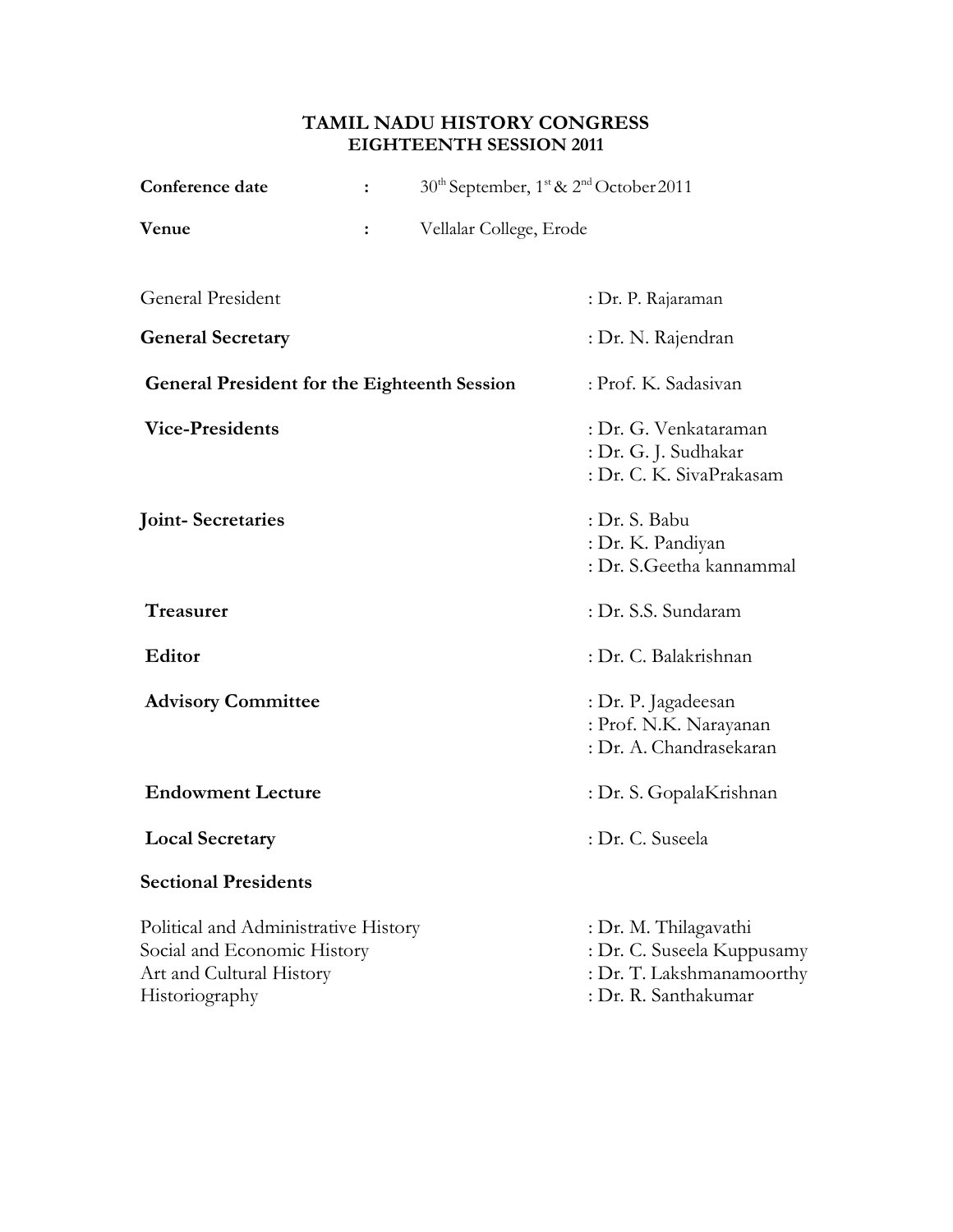## **TAMIL NADU HISTORY CONGRESS NINETEENTH SESSION 2012**

| Conference date                                                                                                   | $\ddot{\cdot}$                                      | $(19th, 20th \& 21st October, 2012)$                                                               |  |
|-------------------------------------------------------------------------------------------------------------------|-----------------------------------------------------|----------------------------------------------------------------------------------------------------|--|
| Venue                                                                                                             | Annamalai University, Chidambaram<br>$\ddot{\cdot}$ |                                                                                                    |  |
|                                                                                                                   |                                                     |                                                                                                    |  |
| <b>General President</b>                                                                                          |                                                     | : Prof. K. Sadasiyan                                                                               |  |
| <b>General Secretary</b>                                                                                          |                                                     | : Dr. N. Rajendran                                                                                 |  |
| <b>General President for the Nineteenth Session</b>                                                               |                                                     | : Dr. C. K. SivaPrakasam                                                                           |  |
| <b>Vice-Presidents</b><br><b>Joint-Secretaries</b>                                                                |                                                     | : Dr. G. Venkataraman<br>: Dr. G. J. Sudhakar<br>: Dr. C. SuseelaKuppusamy<br>: Dr. S. Babu        |  |
|                                                                                                                   |                                                     | : Dr. K. Pandiyan<br>:Dr. C. Balakrishnan                                                          |  |
| Treasurer                                                                                                         |                                                     | : Dr. S.S. Sundaram                                                                                |  |
| <b>Editor</b>                                                                                                     |                                                     | : Dr. S.Geethakannammal                                                                            |  |
| <b>Advisory Committee</b>                                                                                         |                                                     | : Dr. P. Jagadeesan<br>: Prof. N.K. Narayanan<br>: Dr. A. Chandrasekaran                           |  |
| <b>Endowment Lecture</b>                                                                                          |                                                     | : Prof. .N.K. Mangala Murugesan                                                                    |  |
| <b>Local Secretary</b>                                                                                            |                                                     | : Dr. B. Sheela                                                                                    |  |
| <b>Sectional Presidents</b>                                                                                       |                                                     |                                                                                                    |  |
| Political and Administrative History<br>Social and Economic History<br>Art and Cultural History<br>Historiography |                                                     | : Dr. V. Renganivas<br>: Dr. R. Muthu Kumaran<br>: Dr. S. Ganesh Ram<br>: Prof C. Paramarthalingam |  |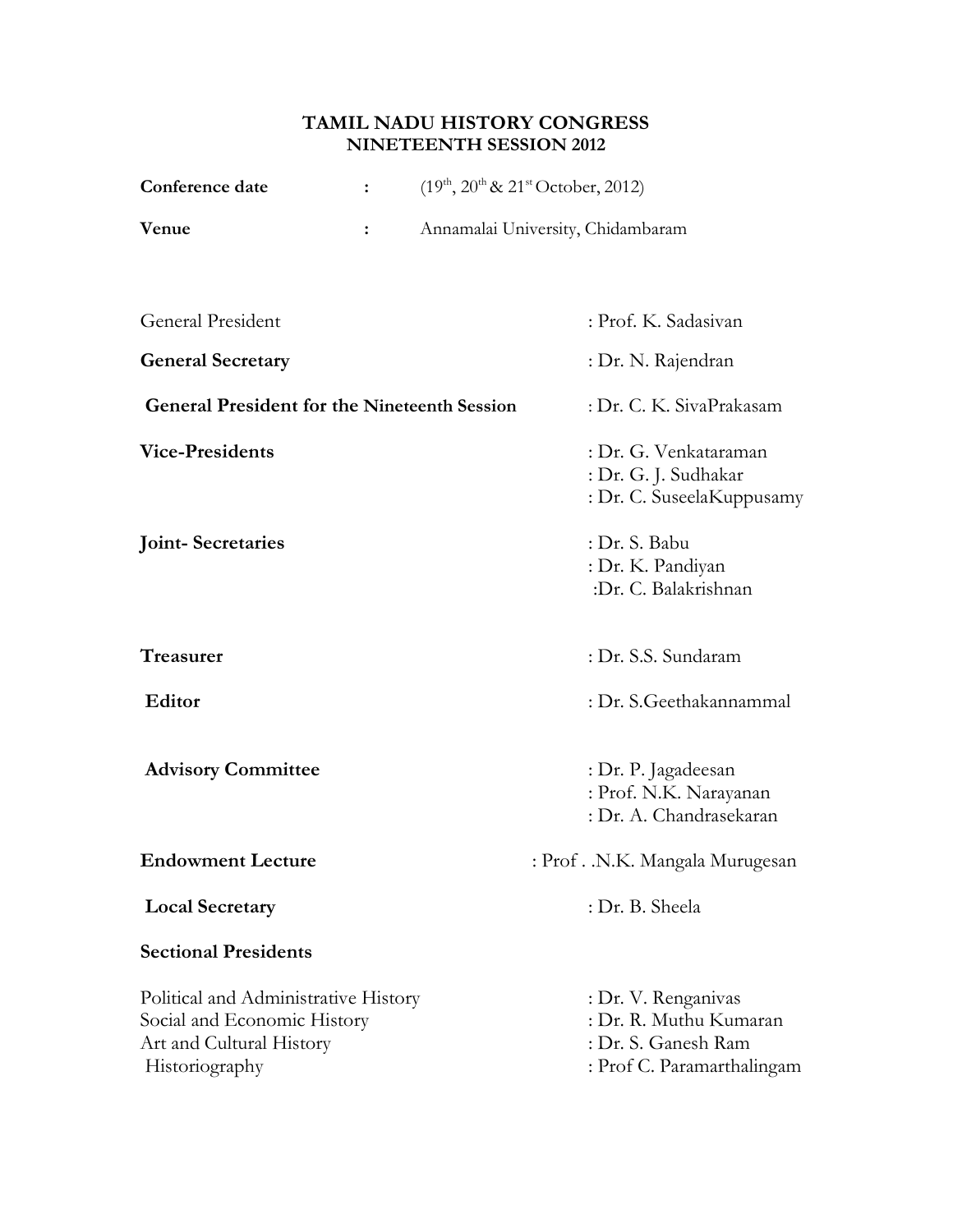#### **TAMIL NADU HISTORY CONGRESS TWENTIETH SESSION-2013**

| Conference date                                                                                                   | $20^{\text{th}}$ , $21^{\text{st}}$ & $22^{\text{nd}}$ September, 2013<br>: |                                                                                       |
|-------------------------------------------------------------------------------------------------------------------|-----------------------------------------------------------------------------|---------------------------------------------------------------------------------------|
| Venue                                                                                                             | St. Mary's College, Thoothukudi<br>$\ddot{\cdot}$                           |                                                                                       |
| <b>General President</b>                                                                                          |                                                                             | : Dr. C. K. Sivaprakasam                                                              |
| <b>General Secretary</b>                                                                                          |                                                                             | : Dr. N. Rajendran                                                                    |
|                                                                                                                   | <b>General President for the Twentieth Session</b>                          | : Dr. G. Venkataraman                                                                 |
| <b>Vice-Presidents</b>                                                                                            |                                                                             | : Dr. G. Venkataraman<br>: Dr. G. J. Sudhakar<br>: Dr. C. SuseelaKuppusamy            |
| <b>Joint-Secretaries</b>                                                                                          |                                                                             | : Dr.P.Sabapathy<br>: Dr. K. Pandiyan<br>:Dr. C. Balakrishnan                         |
| Treasurer                                                                                                         |                                                                             | : Dr. S.S. Sundaram                                                                   |
| Editor                                                                                                            |                                                                             | : Dr. S.Geethakannammal                                                               |
| <b>Advisory Committee</b>                                                                                         |                                                                             | : Dr. P. Jagadeesan<br>: Prof. N.K. Narayanan<br>: Dr. A. Chandrasekaran              |
| <b>Endowment Lecture</b>                                                                                          |                                                                             | : Dr. C. Balakrishnan                                                                 |
| <b>Local Secretary</b>                                                                                            |                                                                             | : Mrs. A. Malini Apsala                                                               |
| <b>Sectional Presidents</b>                                                                                       |                                                                             |                                                                                       |
| Political and Administrative History<br>Social and Economic History<br>Art and Cultural History<br>Historiography |                                                                             | : Dr. A. Thanappan<br>: Dr. B. Sheela<br>: Dr. J. Raja Mohamad<br>: Dr. S. Jayasankar |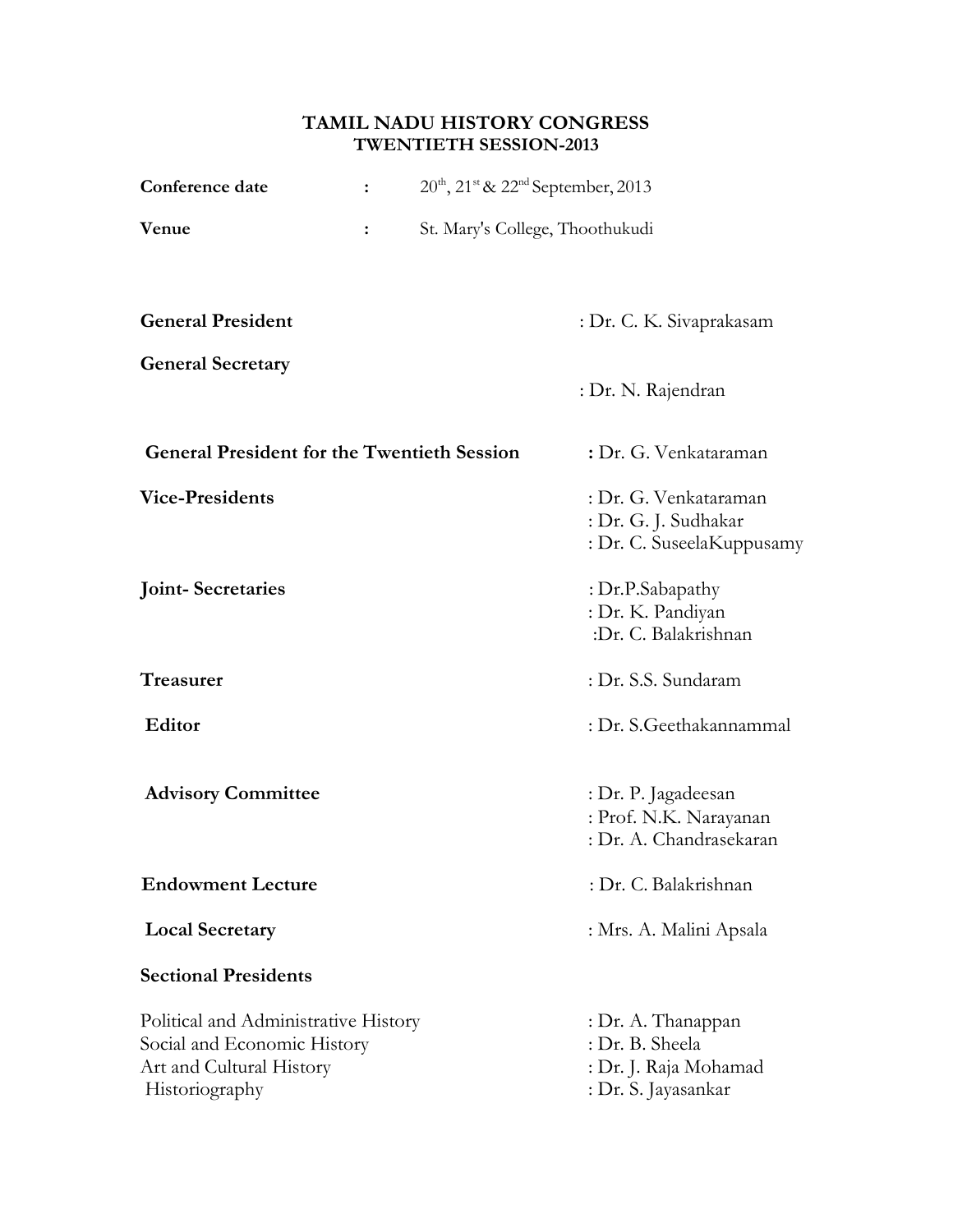#### **TAMIL NADU HISTORY CONGRESS TWENTY FIRST ANNUAL SESSION-2014**

| Conference date                                       | : | 26th, 27th & 28th September 2014) |                                                                     |  |
|-------------------------------------------------------|---|-----------------------------------|---------------------------------------------------------------------|--|
| Venue                                                 | : |                                   | St.Joseph's College of Arts and Science, Cuddalore                  |  |
| <b>General President</b>                              |   |                                   | : Dr. G. Venkataraman                                               |  |
| <b>General Secretary</b>                              |   |                                   | : Dr. N. Rajendran                                                  |  |
| <b>General President for the Twenty First Session</b> |   |                                   | : Dr. G J. Sudhakar                                                 |  |
| <b>Vice-Presidents</b>                                |   |                                   | : Dr. C. Balakrishnan<br>Dr.P.Sabapathy<br>Dr. S. Geetha Kannammal  |  |
| <b>Joint-Secretaries</b>                              |   |                                   | : Dr. B. Maria John<br>Dr. S.N. Nageswara Rao<br>Dr. V. Renganivas  |  |
| <b>Treasurer</b>                                      |   |                                   | : Dr. S.S. Sundaram                                                 |  |
| <b>Editor</b>                                         |   |                                   | : Dr. K. Suryamurthy                                                |  |
| <b>Advisory Committee</b>                             |   |                                   | : Dr. P. Jagadeesan<br>Dr. A. Chandrasekaran<br>Dr.C.K.Sivaprakasam |  |
| <b>Endowment Lecture</b>                              |   |                                   | : Dr. N. Alagappan                                                  |  |
| <b>Local Secretary</b>                                |   |                                   | : Dr. S. Chinnappan                                                 |  |

### **Sectional Presidents**

| Political and Administrative History  | : Dr. G. Gowthaman        |
|---------------------------------------|---------------------------|
| Social and Economic History           | : Dr. S. Ananthakrishnan  |
| Archaeology, Art and Cultural History | : Dr. S. Rajavelu         |
| Historiography                        | : Dr. N. Balasuburamanian |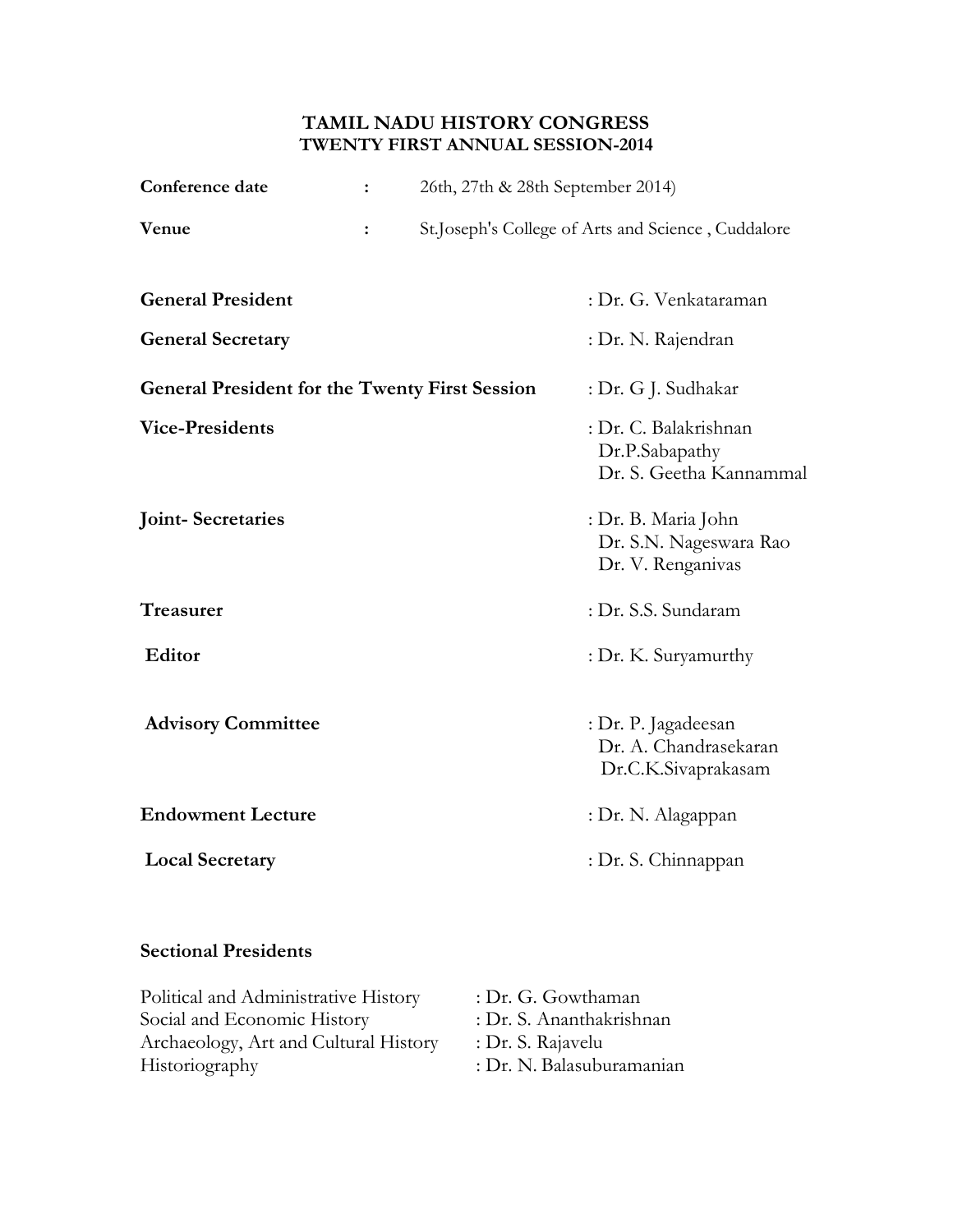#### **TWENTY SECOND ANNUAL SESSION-2015**

| Conference date                                                                                              | :              | 2nd, 3rd & 4th October 2015                                          |  |
|--------------------------------------------------------------------------------------------------------------|----------------|----------------------------------------------------------------------|--|
| Venue                                                                                                        | $\ddot{\cdot}$ | Manonmaniam Sundaranar University, Tirunelveli                       |  |
| General President                                                                                            |                | : Dr. C. Balakrishnan                                                |  |
| <b>General Secretary</b>                                                                                     |                | : Dr. N. Rajendran                                                   |  |
| <b>Vice-Presidents</b>                                                                                       |                | : Dr. C. Balakrishnan<br>Dr.P.Sabapathy<br>Dr. S. Geetha Kannammal   |  |
| <b>Joint-Secretaries</b>                                                                                     |                | : Dr. B. Maria John<br>Dr. S.N. Nageswara Rao<br>Dr. V. Renganivas   |  |
| <b>Treasurer</b>                                                                                             |                | : Dr. S.S. Sundaram                                                  |  |
| <b>Editor</b>                                                                                                |                | : Dr. K. Suryamurthy                                                 |  |
| <b>Advisory Committee</b>                                                                                    |                | : Dr. P. Jagadeesan<br>Dr. A. Chandrasekaran<br>Dr.C.K.Sivaprakasam  |  |
| <b>Endowment Lecture</b>                                                                                     |                | : Dr. Y. Subbarayalu                                                 |  |
| <b>Local Secretary</b>                                                                                       |                | : Dr. B. Maria John                                                  |  |
| <b>Sectional Presidents</b>                                                                                  |                |                                                                      |  |
| Political and Administrative History<br>Social and Economic History<br>Archaeology, Art and Cultural History |                | : Dr. S.N.Nageswara Rao<br>: Dr. S. Chinnappan<br>: Dr. S. Murugavel |  |

Historiography : Dr. M.Viji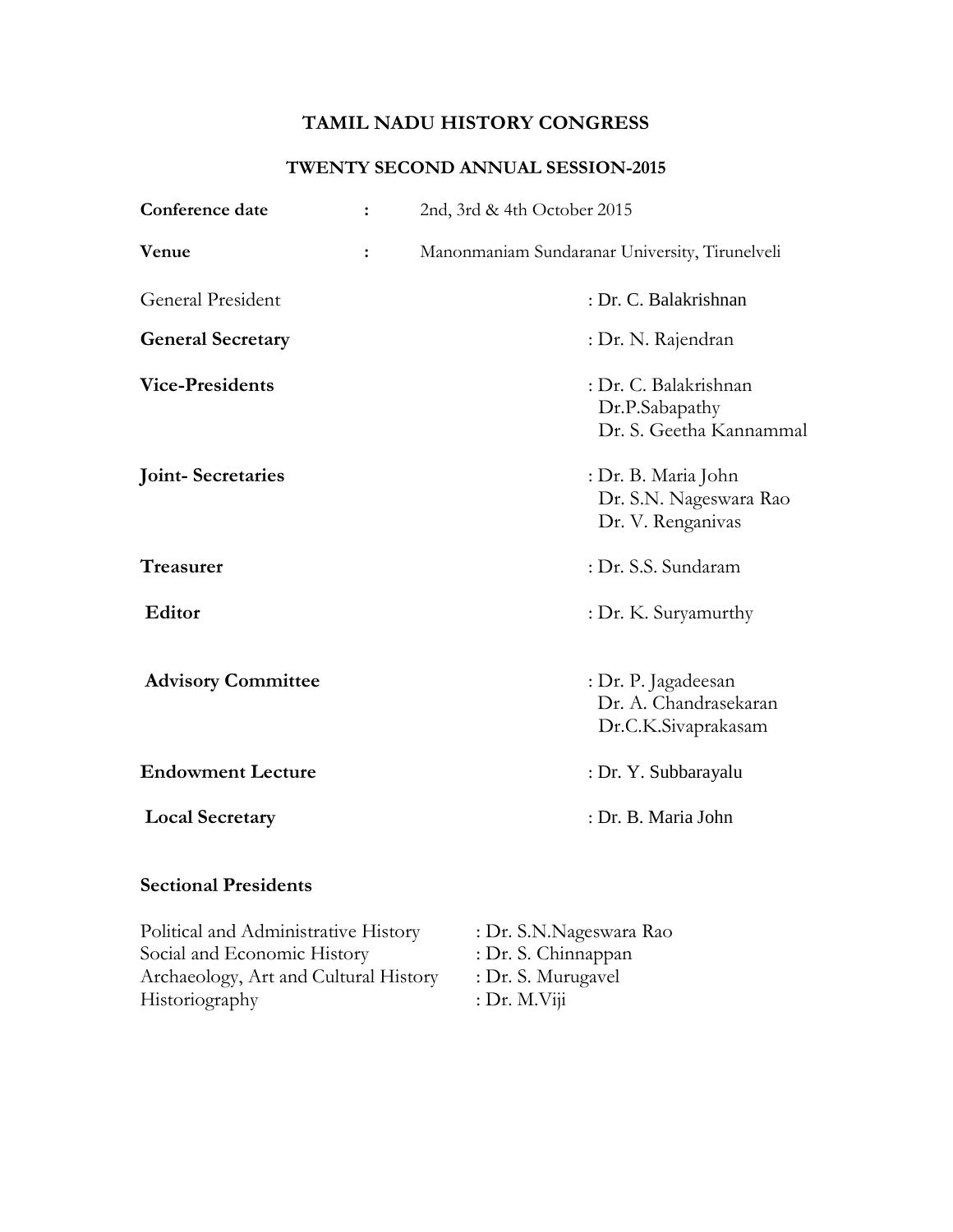## **TWENTY THIRD ANNUAL SESSION-2016**

| Conference date                                                                                                                                               | : |                                                                                   | $30th$ September, $1st$ , $2nd$ October 2016                         |
|---------------------------------------------------------------------------------------------------------------------------------------------------------------|---|-----------------------------------------------------------------------------------|----------------------------------------------------------------------|
| Venue                                                                                                                                                         | : | Periyar University, Salem                                                         |                                                                      |
| <b>General President</b>                                                                                                                                      |   |                                                                                   | : Dr. T.M.Kumaresan                                                  |
| <b>General Secretary</b>                                                                                                                                      |   |                                                                                   | : Dr. N. Rajendran                                                   |
| <b>General President for the Twenty Second Session</b>                                                                                                        |   |                                                                                   | : Dr. C. Balakrishnan                                                |
| <b>Vice-Presidents</b>                                                                                                                                        |   |                                                                                   | : Dr. S.N. Nageswara Rao<br>Dr. V. Renganivas<br>Dr.P.Sabapathy      |
| <b>Joint-Secretaries</b>                                                                                                                                      |   |                                                                                   | : Dr. B. Maria John<br>Dr. T Lakshmanamoorthy,<br>Mr.D.Sandeep Kumar |
| Treasurer                                                                                                                                                     |   |                                                                                   | : Dr. S.S. Sundaram                                                  |
| <b>Editor</b>                                                                                                                                                 |   |                                                                                   | : Dr. M. Raziya Parvin                                               |
| <b>Advisory Committee</b>                                                                                                                                     |   |                                                                                   | : Dr. P. Jagadeesan<br>Dr. A. Chandrasekaran<br>Dr.C.K.Sivaprakasam  |
| <b>Endowment Lecture</b>                                                                                                                                      |   |                                                                                   | : Dr. G. Venkataraman                                                |
| <b>Local Secretary</b>                                                                                                                                        |   |                                                                                   | : Dr. S.Ravichandran                                                 |
| <b>Sectional Presidents</b><br>Political and Administrative History<br>Social and Economic History<br>Archaeology, Art and Cultural History<br>Historiography |   | : Dr. C.Thomas<br>: Dr. H.Munavarjan<br>: Dr. P.D. Balaji<br>: Prof.Shankar Goyal |                                                                      |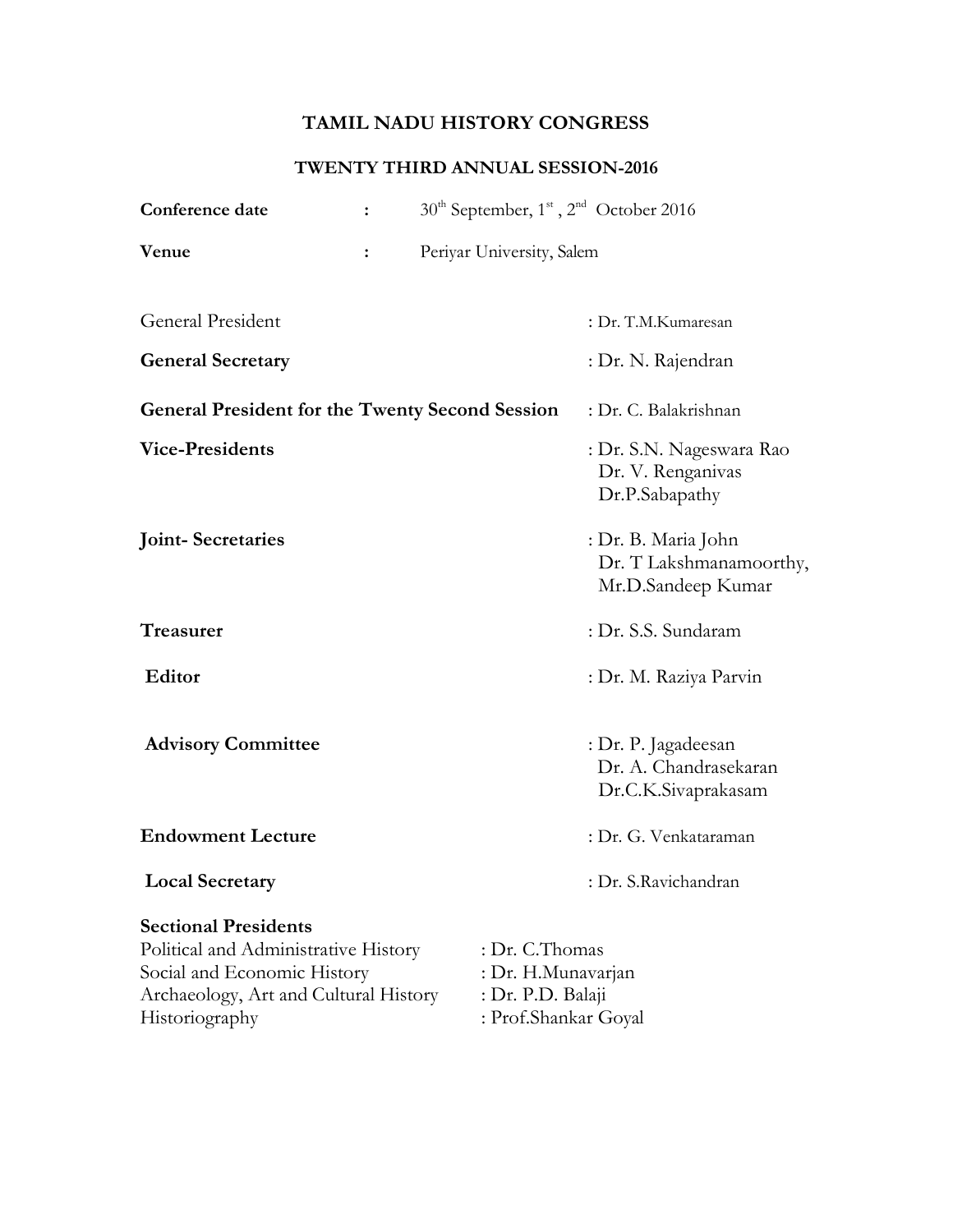#### **TWENTY FOURTH ANNUAL SESSION-2017**

| Conference date                                                                                                                             | $6th$ , 7 <sup>th</sup> , 8 <sup>th</sup> October 2017 |                                                                       |
|---------------------------------------------------------------------------------------------------------------------------------------------|--------------------------------------------------------|-----------------------------------------------------------------------|
| Venue                                                                                                                                       | $\ddot{\cdot}$                                         | Alagappa University, Karaikudi                                        |
| <b>General President</b>                                                                                                                    |                                                        | : Dr.A.Karunanandam                                                   |
| <b>General Secretary</b>                                                                                                                    |                                                        | : Dr. N. Rajendran                                                    |
| <b>General President for the Twenty Third Session</b>                                                                                       |                                                        | : Dr. T.M.Kumaresan                                                   |
| <b>Vice-Presidents</b>                                                                                                                      |                                                        | : Dr. S.N. Nageswara Rao<br>Dr. V. Renganivas<br>Dr.P.Sabapathy       |
| <b>Joint-Secretaries</b>                                                                                                                    |                                                        | : Dr. B. Maria John<br>Dr. T. Lakshmanamoorthy,<br>Mr.D.Sandeep Kumar |
| Treasurer                                                                                                                                   |                                                        | : Dr. S.S. Sundaram                                                   |
| <b>Editor</b>                                                                                                                               |                                                        | : Dr. M. Raziya Parvin                                                |
| <b>Advisory Committee</b>                                                                                                                   |                                                        | : Dr. P. Jagadeesan<br>Dr. A. Chandrasekaran<br>Dr.C.K.Sivaprakasam   |
| The TNHC Endowment Lecture                                                                                                                  |                                                        | : Dr T. Satyamurthi                                                   |
| Dr.G.Viswanathan, Endowment Lecture                                                                                                         |                                                        | : Dr. Venkata Raghotham                                               |
| <b>Local Secretary</b>                                                                                                                      |                                                        | : Dr. K.Krishnamoorthy                                                |
| <b>Sectional Presidents</b><br>Political and Administrative History<br>Social and Economic History<br>Archaeology, Art and Cultural History |                                                        | Dr.R. Malliga<br>Dr. P. Balagurusamy<br>Dr. V. Selvakumar             |
| Historiography                                                                                                                              |                                                        | Dr.S.Babu                                                             |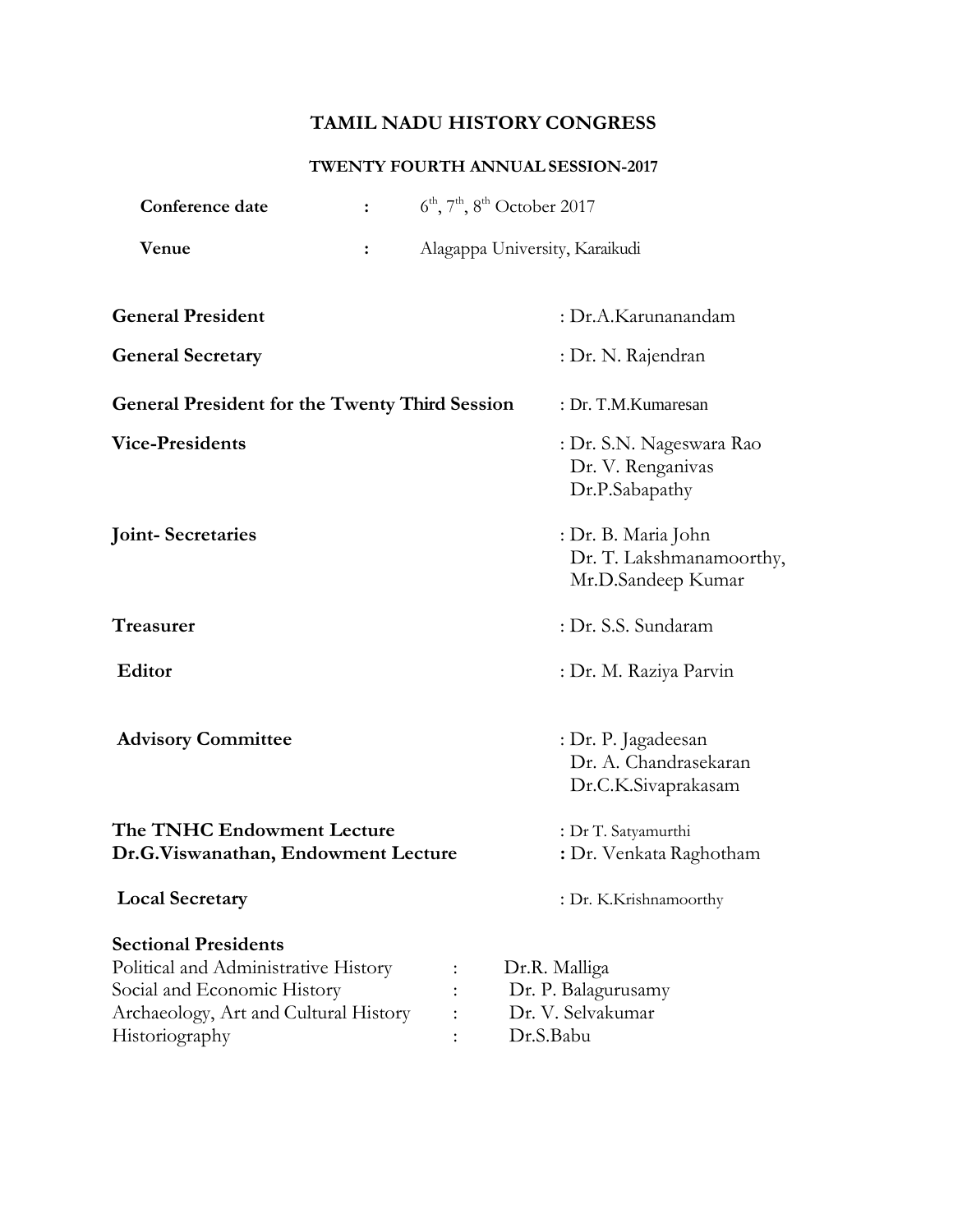# **Conference** date : <sup>th</sup>, 6<sup>th</sup>, 7<sup>th</sup> October 2018 **Venue :** University of Madras **General President** : Prof. N. Rajendran **General Secretary** : Prof. S. S. Sundaram **General President for the Twenty Fourth Session** : Prof. A. Karunanandan **Vice-Presidents** : Dr. S.N. Nageswara Rao Dr. V. Renganivas Dr.P.Sabapathy **Joint- Secretaries** : Dr. B. Maria John Dr. T. Lakshmanamoorthy, Mr.D.Sandeep Kumar **Treasurer** : Dr. T. Abdul Khadar **Editor** : Dr. M. Raziya Parvin **Advisory Committee** : Dr. P. Jagadeesan Dr. A. Chandrasekaran Dr.C.K.Sivaprakasam **The TNHC Endowment Lecture** : Dr V. Venkatraman **Dr.G.Viswanathan, Endowment Lecture :** Prof. Vijaya Ramaswamy **Prof. NKNR Endowment Lecture :** Prof. P. Jagadesan **Local Secretary** : Prof. S. S. Sundaram **Sectional Presidents** Political and Administrative History : Dr. E. Ravi Social and Economic History : Dr. P. Karthika Archaeology, Art and Cultural History : Dr. Athiyaman Historiography : Dr. Mary Hepsi Bai

#### **TWENTY FIFTH SILVER JUBILEE SESSION-2018**